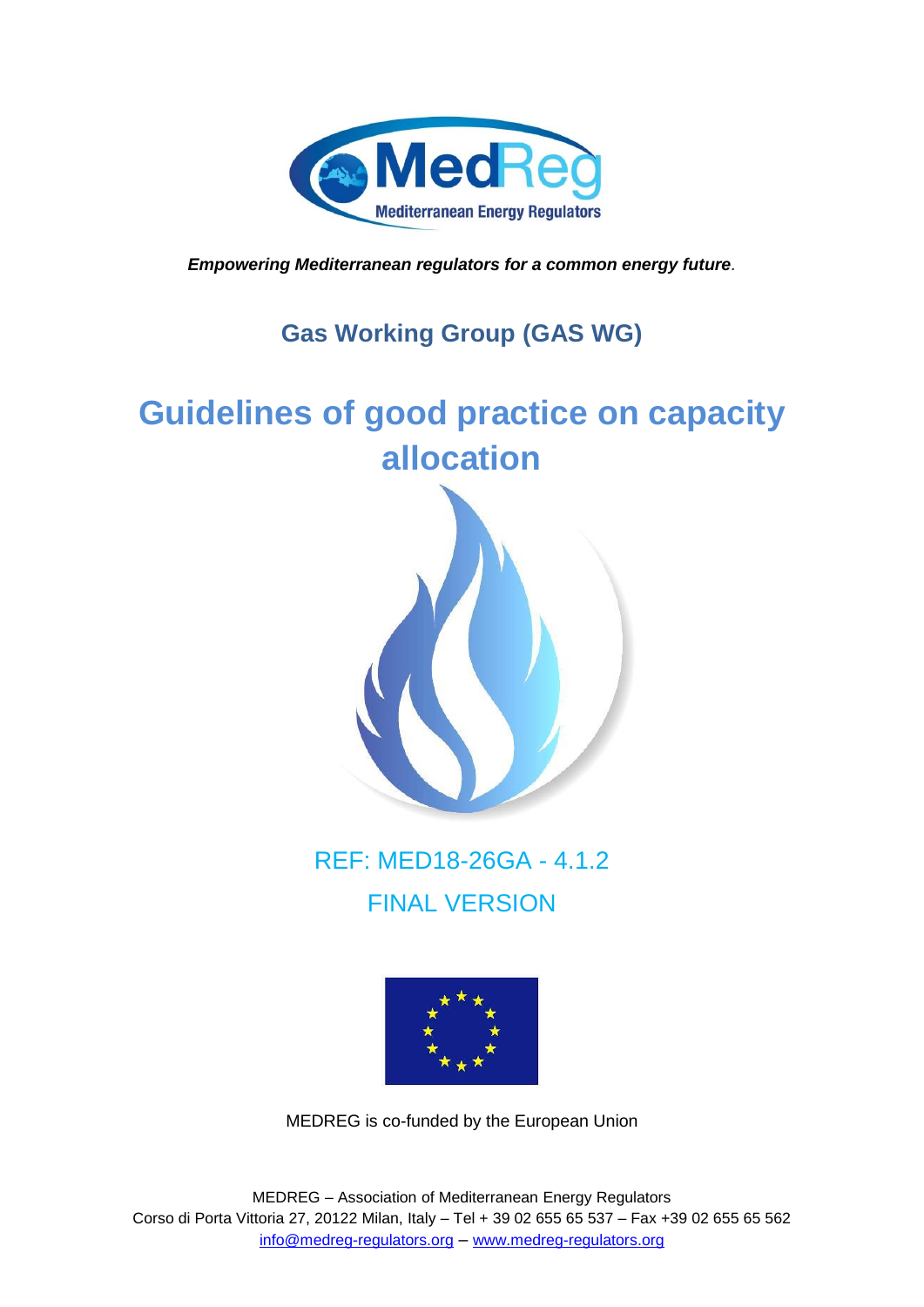

### **About MEDREG**

MEDREG is the Association of Mediterranean Energy Regulators, bringing together 25 regulators from 21 countries, spanning the European Union, the Balkans and North Africa.

Mediterranean regulators work together to promote greater harmonization of the regional energy markets and legislations, seeking progressive market integration in the Euro-Mediterranean basin.

Through constant cooperation and information exchange among members, MEDREG aims at fostering consumers' rights, energy efficiency, infrastructure investment and development, based on secure, safe, cost-effective and environmentally sustainable energy systems.

MEDREG acts as a platform providing information exchange and assistance to its members as well as capacity development activities through webinars, training sessions and workshops.

The MEDREG Secretariat is located in Milan, Italy. MEDREG is co-funded by the European Union.

For more information, visit [www.medreg-regulators.org](http://www.medreg-regulators.org/)

If you have any queries relating to this paper, please contact:

MEDREG Secretariat

Telephone: +39 02 65565 524

E-mail: vlenzi@medreg-regulators.org

This publication was produced with the financial support of the European Union. Its contents are the sole responsibility of MEDREG and do not necessarily reflect the views of the European Union.

### **Acknowledgements**

This report is the result of a work carried out by the GAS WG and the MEDREG Secretariat in the period March – December 2018.

*Main drafters:* Mr. Giorgio Luciani (ARERA - Italy), Ms. Evi Gazi (RAE - Greece) and Mr. Antonio Altrocchi (ARERA - Italy).

*Co-drafters:* Mr. Bardhi Hoxha, Ms. Veronica Lenzi, Mr. Saruca Colakoglu and Mr. Matteo Lambicchi (MEDREG Secretariat).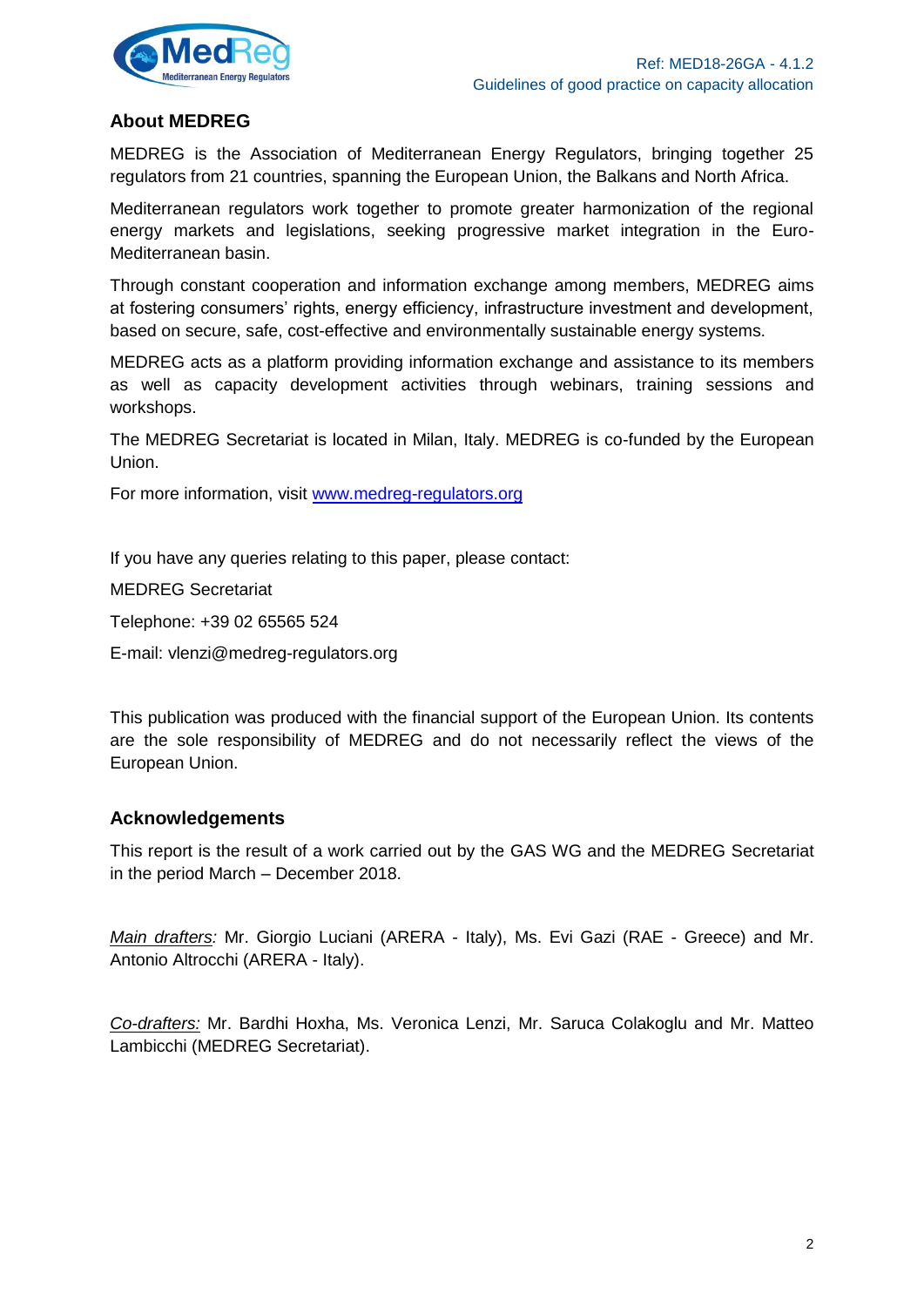

### **Executive Summary**

Market participants require access to gas transmission systems in order to be able to fulfil their contractual obligations and establish their position in the market, and that the allocation of capacity on cross border interconnections is at the moment regulated through different allocation mechanisms.

Interconnections have a key role towards market integration. The integration of two or more markets requires sufficient interconnection capacities between markets. In particular, where duplication of a gas network is neither economic nor efficient it is necessary that existing interconnection capacity is accessible to users, and newcomers, on a non-discriminatory basis, transparent conditions and fair price. Clear and non-discriminatory rules for the development of incremental or new capacity are also required.

Mechanisms for the allocation of capacity on gas infrastructure, if properly designed, can be fundamental towards promoting non-discriminatory access of shippers to the network, efficient network utilization and competition in the downstream markets.

On the other hand, the lack of transparency and the existence of discriminatory rules for access to natural gas transmission systems and in particular at interconnection points result in inefficient use of available capacities and can be detrimental to the development of downstream competition for the benefit of end users.

In 2016, the MEDREG Gas Working Group decided to perform on an assessment of capacity allocation mechanisms at interconnection points in the Mediterranean region and to define MEDREG Good Practice Guidelines for Capacity Allocation.

The purpose of this work is to identify "good practices", i.e. most efficient allocation mechanisms of capacity at interconnection points. Such mechanisms support the development of cross-border trade and can ensure an efficient use of infrastructure and a competitive gas wholesale market in the Mediterranean region.

MEDREG's survey investigated capacity products and capacity allocation mechanisms, congestions and their management, ways of cooperation among TSOs and the specific role of the regulator. Recommendations developed revolve around 7 main steps:

#### **TSOs must take an active role in managing capacity calculations.**

There needs to be sufficient transparency with regard to capacity availability and the maximization of available capacity at all IPs. TSOs should publish the technical and available capacity and the methods applied for such calculations.

### **TSOs must have a transparent and clearly defined mechanism for shippers to request capacity**.

Such a mechanism involves clear and published rules, requirements and timescales for an application for the reservation of capacity to be submitted and processed including relevant deadlines.

### **Methods of capacity allocation should ensure that new entrants are not foreclosed from the market.**

Respondents with non-EU IPs informed that capacity is allocated on a FCFS basis or prorata. Auctions, as applied now at EU IPs indeed ensure that firm capacity is allocated to those parties that value it most. Auctions for capacity combined with effective congestion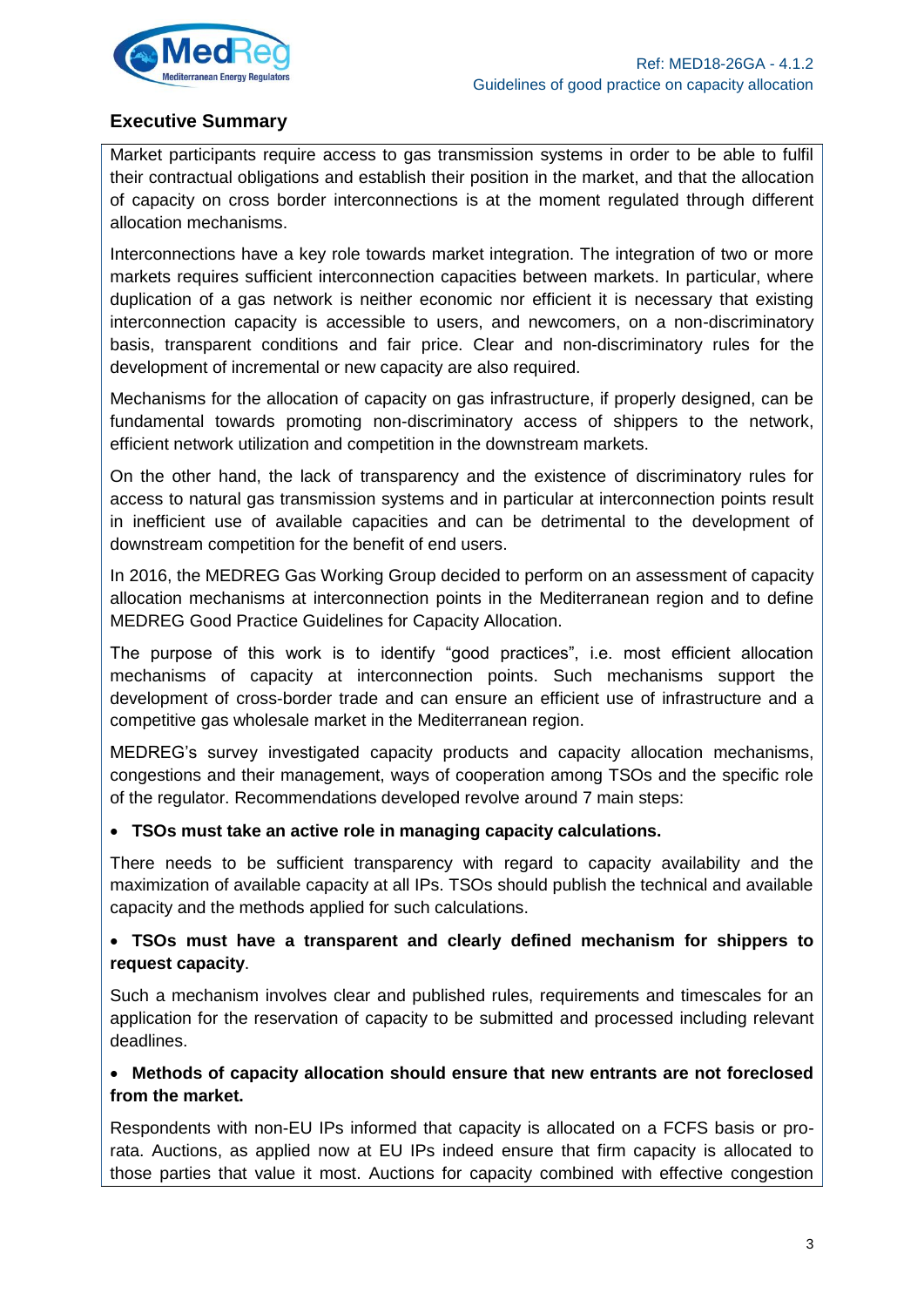

management procedures can further enhance liquidity and competition. Nevertheless, it is acknowledged that auctioning maybe interrelated with a complex implementation process. Given the European experience, auctioning maybe a last item in a long list where a first priority is assigned to the creation of transparent rules and making existing capacity available to the market.

#### **Congestion management and TSO incentives**

Capacity holders should also be incentivized to release to the secondary market unused capacity for reservation for short-term bookings. Well-designed incentives may provide an effective and efficient mechanism for regulators to influence the behavior of TSOs and shippers.

#### **Capacity allocation methods at cross-border interconnection points must be as compatible as possible.**

Here recommendation is made for IPs shared between MEDREG countries. The more aligned the capacity allocation methods and the available products are at both sides of the IP, the more trade is facilitated, and transaction costs are reduced. Coordination between TSOs to achieve compatible schemes is however necessary.

#### **Cooperation between adjacent TSOs and Regulators**

In order to optimize the use of networks and capacity offered, adjacent transmission system operators need to cooperate at technical and operational level. The need of further cooperation between national regulators either on a bilateral level and/or through MEDREG should also be pursued with the active involvement of Regulators.

#### **Power of Regulators**

Respondents informed that capacity allocation rules are generally approved by the regulators. This should be made a practice for all intra-MEDREG IPs and also at the side of cross-MEDREG1 IPs which belongs to a MEDREG country. Capacity allocation shall be subject to ex-post review by NRAs if deemed necessary by an NRA."

<sup>1</sup> By cross-MEDREG IPs here reference is made to IPs shared by a MEDREG and a non-MEDREG country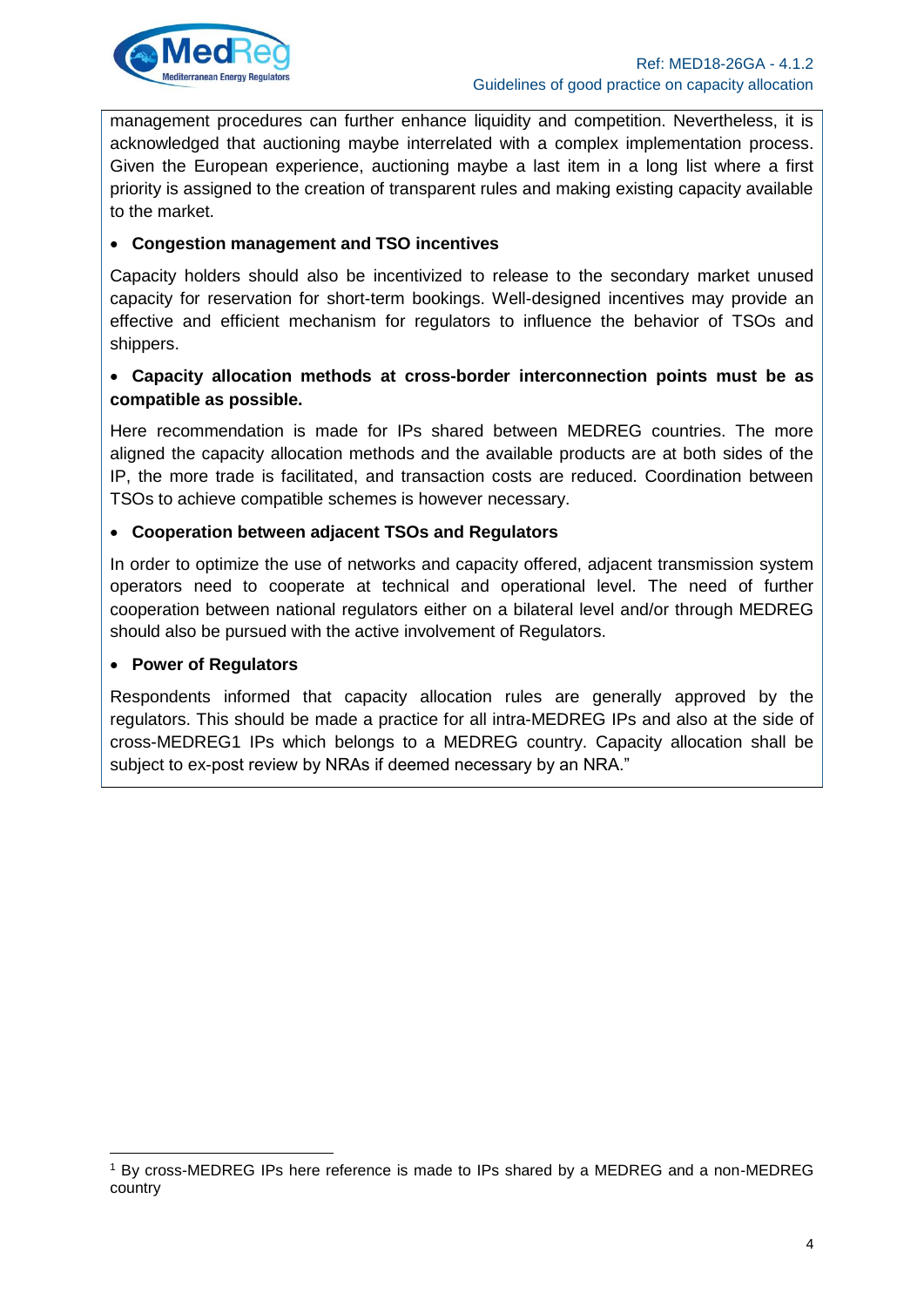

# <span id="page-4-0"></span>**TABLE OF CONTENTS**

|     | 2. IMPLEMENTATION OF CAPACITY ALLOCATION MECHANISMS  8 |  |
|-----|--------------------------------------------------------|--|
|     | 3. MEDREG QUESTIONNAIRE ON ALLOCATION METHODOLOGIES 10 |  |
| 3.1 |                                                        |  |
| 3.2 |                                                        |  |
| 3.3 |                                                        |  |
| 3.4 |                                                        |  |
|     |                                                        |  |
|     |                                                        |  |
|     |                                                        |  |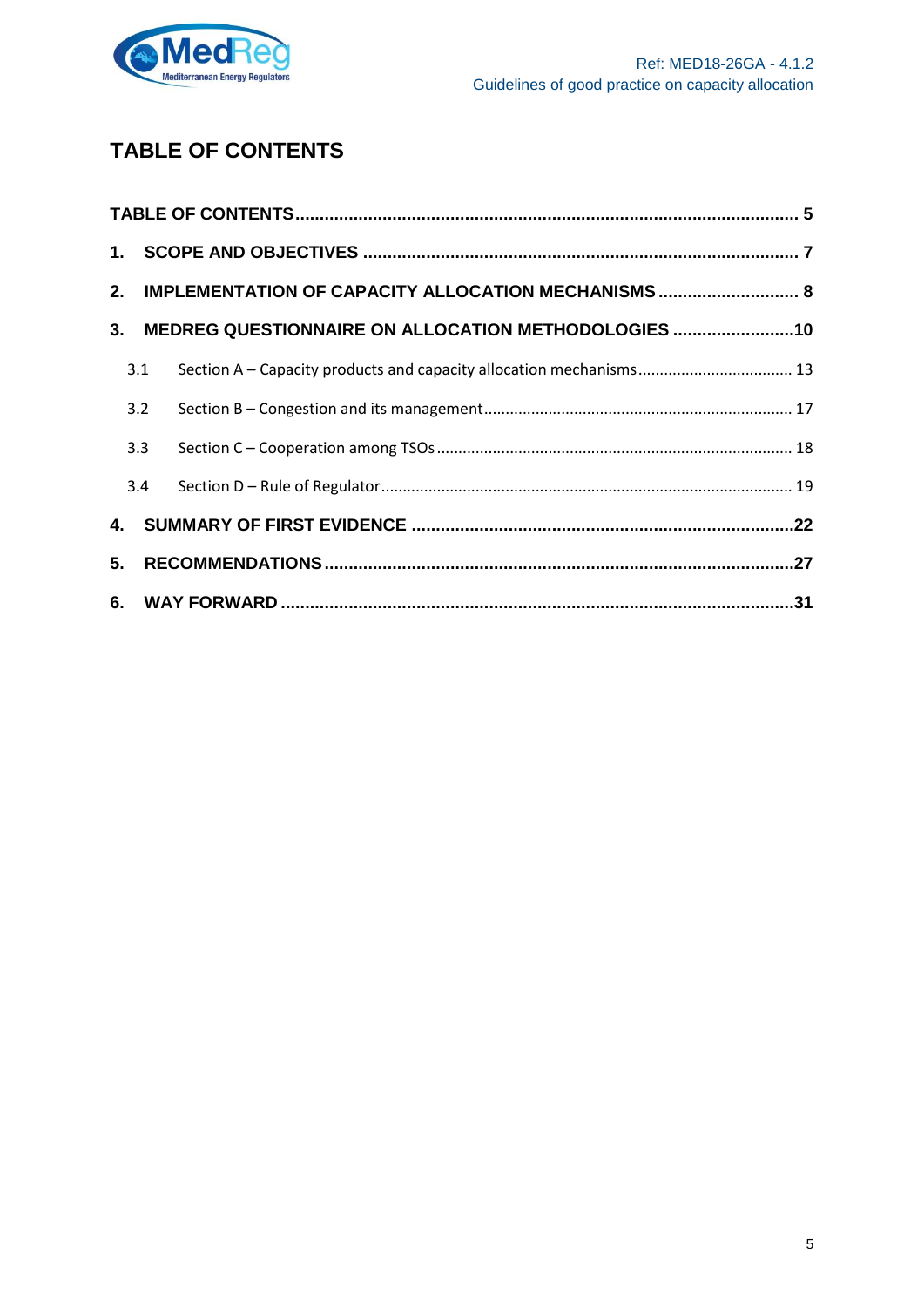

# **Figure Summary**

| Table 1: Sections of the MEDREG CAM Questionnaire and topics addressed10                    |  |
|---------------------------------------------------------------------------------------------|--|
|                                                                                             |  |
| Table 3: Interconnection Points and connecting infrastructure as provided by respondents to |  |
| Table 4 – Summary of the responses provided to the MEDREG CAM Questionnaire in              |  |
|                                                                                             |  |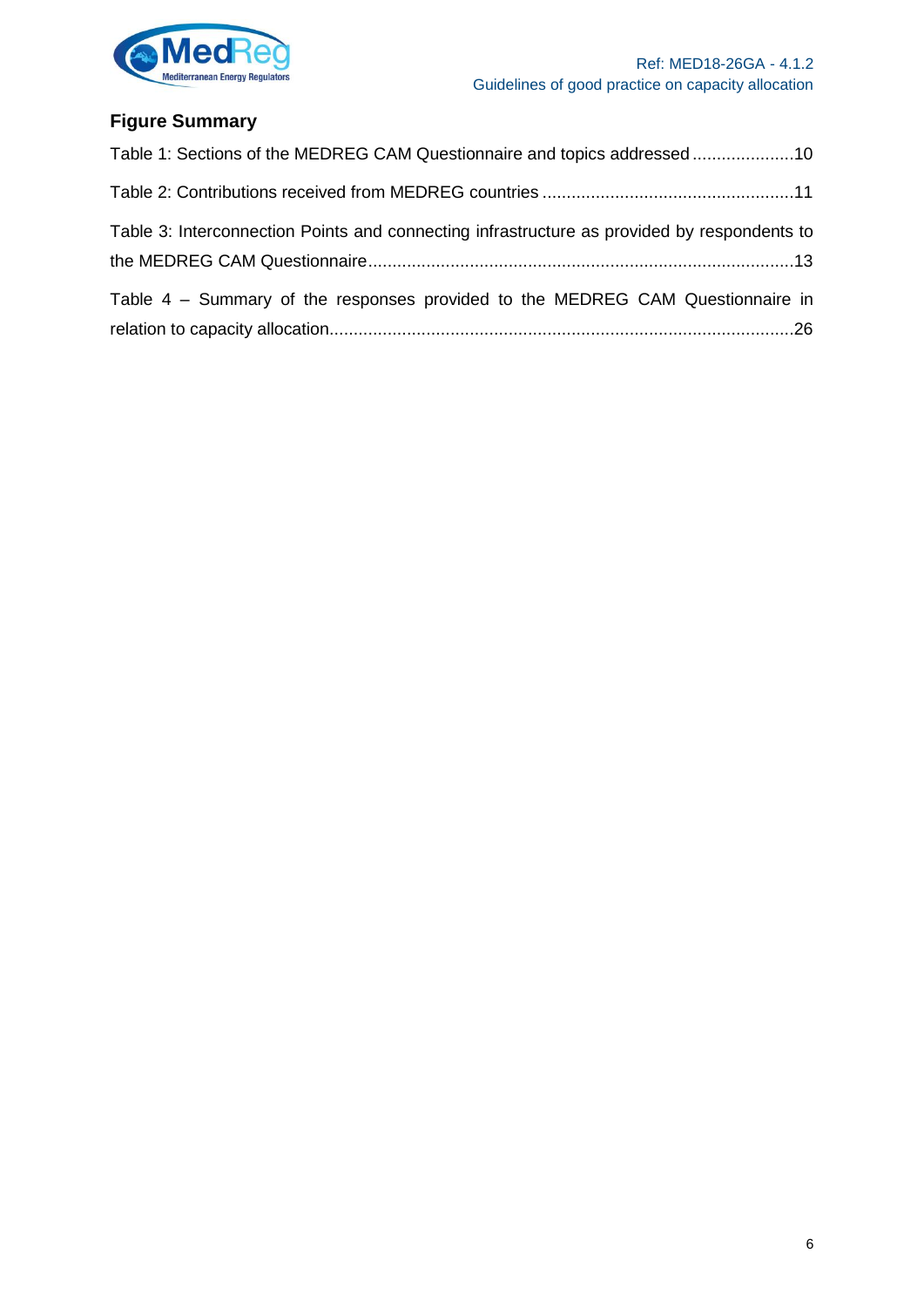

# <span id="page-6-0"></span>**1. SCOPE AND OBJECTIVES**

Starting from the consideration that market participants require access to gas transmission systems in order to be able to fulfil their contractual obligations and establish their position in the market, and that the allocation of capacity on cross border interconnections is at the moment regulated through different allocation mechanisms, the MEDREG Gas Group, in 2016, decided to work on an assessment of capacity allocation mechanisms at interconnection points in the Mediterranean region and to define MEDREG Good Practice Guidelines for Capacity Allocation.

Interconnections have a key role towards market integration. The integration of two or more markets requires sufficient interconnection capacities between markets. In particular, where duplication of a gas network is neither economic nor efficient it is necessary that existing interconnection capacity is accessible to users, and newcomers, on a non-discriminatory basis, transparent conditions and fair price. Clear and non-discriminatory rules for the development of incremental or new capacity are also required

Mechanisms for the allocation of capacity on gas infrastructure, if properly designed, can be fundamental towards promoting non-discriminatory access of shippers to the network, efficient network utilization and competition in the downstream markets.

On the other hand, the lack of transparency and the existence of discriminatory rules for access to natural gas transmission systems and in particular at interconnection points result in inefficient use of available capacities and can be detrimental to the development of downstream competition for the benefit of end users.

The purpose of this work is to identify "good practices" i.e. most efficient allocation mechanisms of capacity at interconnection points. Such mechanisms support the development of cross-border trade and can result in an efficient use of infrastructure and a competitive gas wholesale market in the Mediterranean region.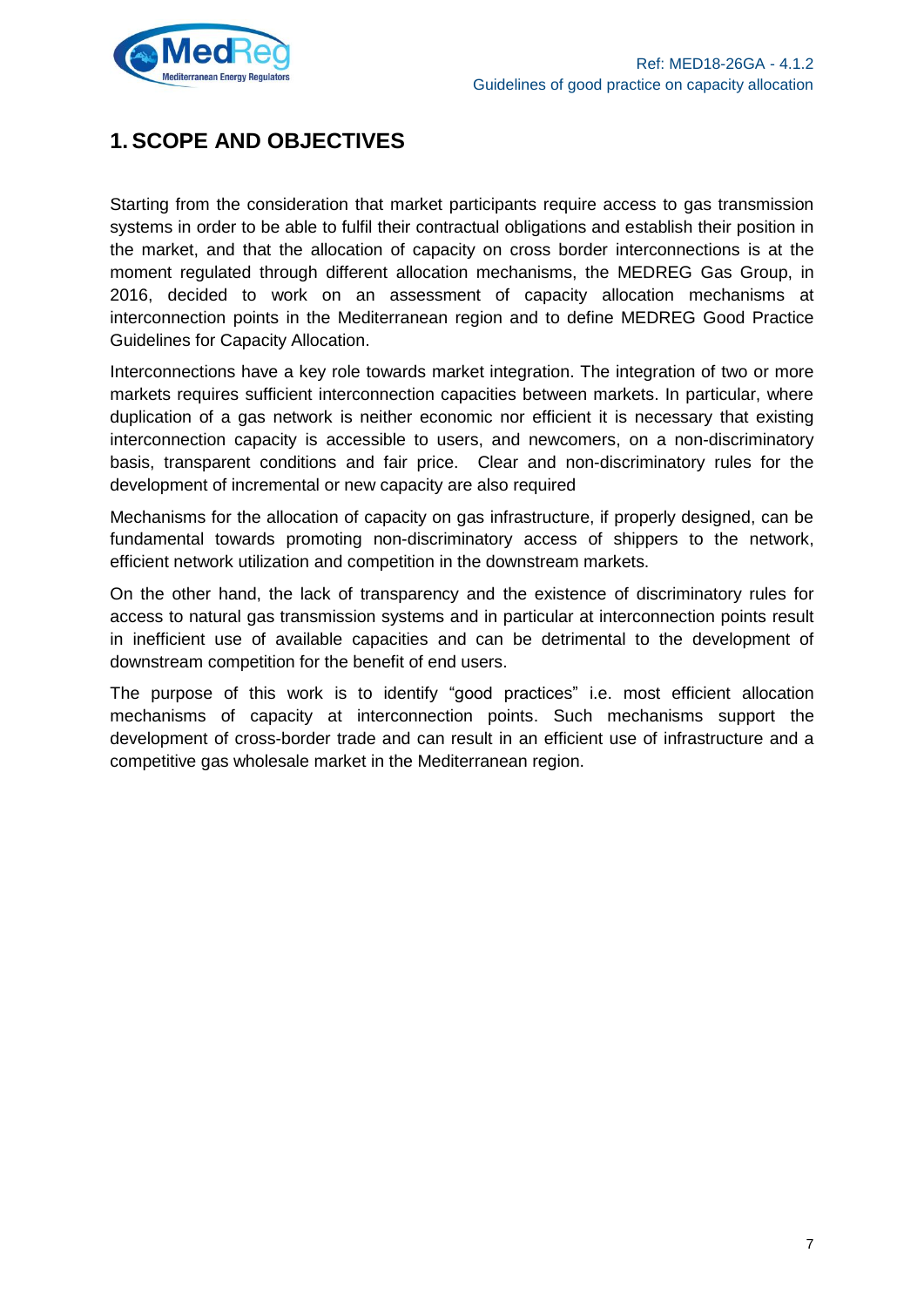

# <span id="page-7-0"></span>**2. IMPLEMENTATION OF CAPACITY ALLOCATION MECHANISMS**

The introduction of non-discriminatory and transparent capacity allocation mechanisms ensures more efficient allocation of available capacity at interconnection points (IPs) and can support the integration of gas wholesale markets among Mediterranean countries. Effective adoption of such mechanisms is ultimately related with the degree of market opening. In reverse, successive market opening is inherently linked to the adoption of non-discriminatory and transparent capacity allocation mechanisms as only such mechanisms can provide gasto-gas competition leading to market development. Efficient and non-discriminatory capacity allocation mechanisms are also inherently linked to security of supply.

However, the introduction of non-discriminatory and transparent capacity allocation mechanisms is a non-trivial task. Significant amendments in national primary and secondary legislation and relevant amendments in existing gas transportation agreements, including their general terms and conditions, are required.

Furthermore, capacity allocation procedures and the definition of capacity products may also result in complex interactions with other interrelated topics such as:

- Congestion Management Procedures;
- Tariffs;
- Interoperability;
- Transparency;
- Balancing.

For each of these topics it may be necessary for regulators and policy makers to intervene so that rules are adapted in a coherent manner. For example, it may be necessary to approve new tariff mechanisms to take into account new capacity products and procedures (e.g. auction premiums) and also to guarantee full recovery of TSOs operating costs associated to the introduction of such capacity allocation mechanisms (additional human resources, development of required IT and additional costs to run processes and procedures).

Further, the adoption of allocation capacity mechanisms at interconnection points requires at least the initiation of cooperation between adjacent TSOs and the respective regulators so that essential elements regarding capacity services and allocation methodology can be defined in a compatible way.

**In relation to capacity services**, the following need to be defined:

- A set of standardized firm capacity products of different durations which meet market requirements and are offered at both sides of the IP;
- A set of interruptible capacity products offered again at both sides of the IP to increase infrastructure utilization and allow entry of new comers. The implementation of standardized and coordinated interruption procedures is also required.
- Where possible, a set of combined firm entry and exit capacity products sold as one bundled product according to the recently adopted EU practice (Regulation (EU)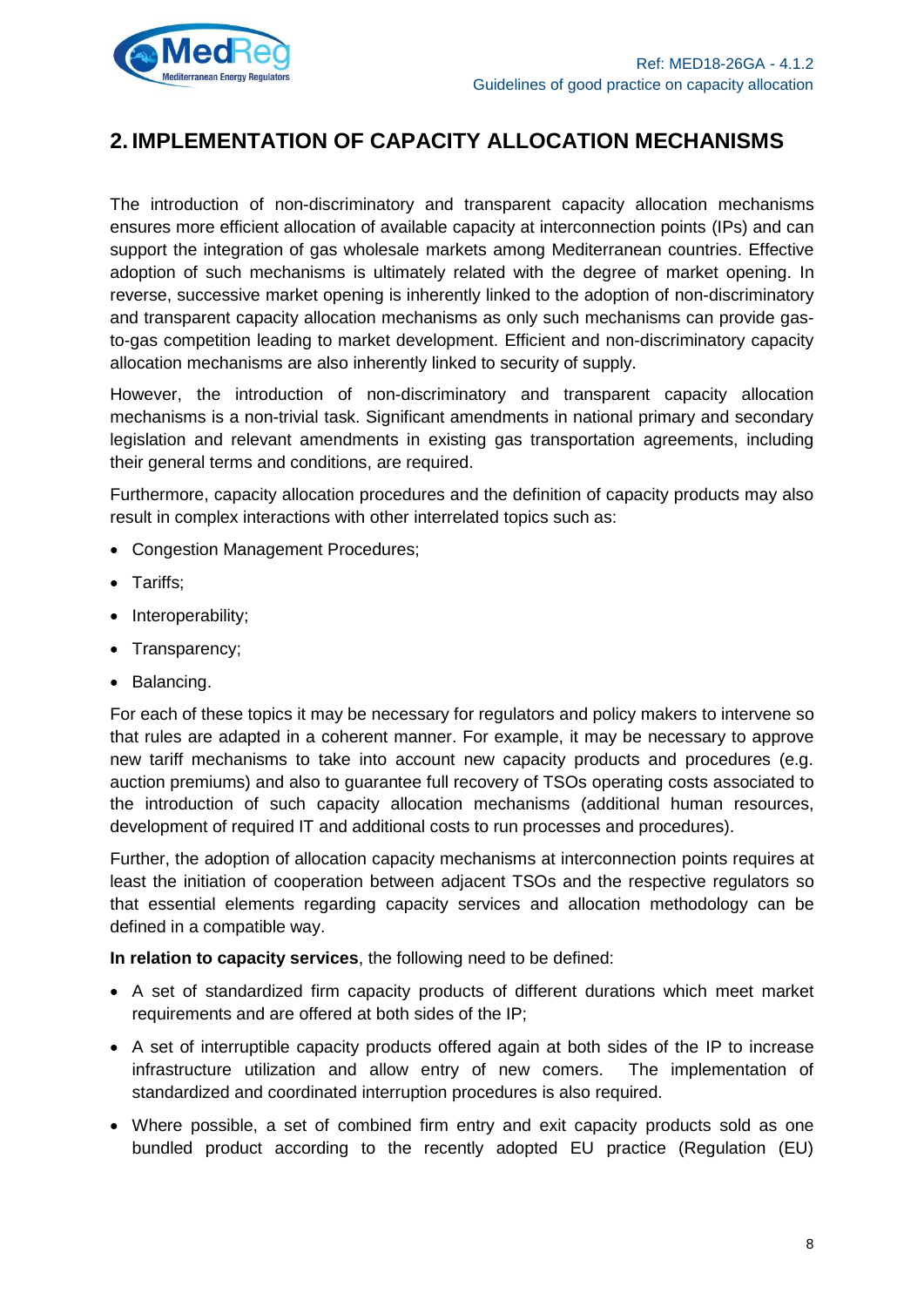

2017/459) with bundling, a shipper books a single firm capacity product and is allocated one entry-exit capacity product at the IP.

**Short-term flexibility** is another basic requirement for the development of competitive markets. It sets the environment for efficient trading hubs to emerge and provides operators with the ability to manage the intrinsic uncertainty of gas supply businesses. Flexibility can be provided by short-term capacity products so that it may be also useful to set aside a certain, comparatively small percentage of the technical capacity, to be made available for short-term booking. In this way, players other than the incumbents that have long-term contracts can gain access to infrastructures.

**In relation to the allocation methodology**, market based mechanisms such as auctions are now widely considered to be the fairest way of allocating capacity. Alternative solutions such as pro-rata or first come first served may be also considered if equivalent safeguards for non-discrimination, transparency and competitive access to infrastructure are provided. If auctions are adopted is necessary define:

- A proper auction design (auction algorithm, reserved price, auction calendar, bidding windows structure, etc.);
- A booking platform (adjacent TSOs have to establish a joint, anonymous, web-based platform for primary capacity allocation and secondary capacity trading).

The implementation of appropriate congestion management procedures (surrender of capacity, oversubscription and buy-back and Use It or Lose It) are also inherently linked to network access and to the availability of capacity to be allocated particularly in IPs dominated by long term contracts and underutilization of capacity.

A key factor for success in implementation of allocation capacity process is the strong commitment, support and cooperation of all parties involved (TSOs, network users and Regulators).

Information related to many of above elements was collected by a questionnaire distributed to the Regulators of MEDREG countries; their answers are presented in the following paragraph.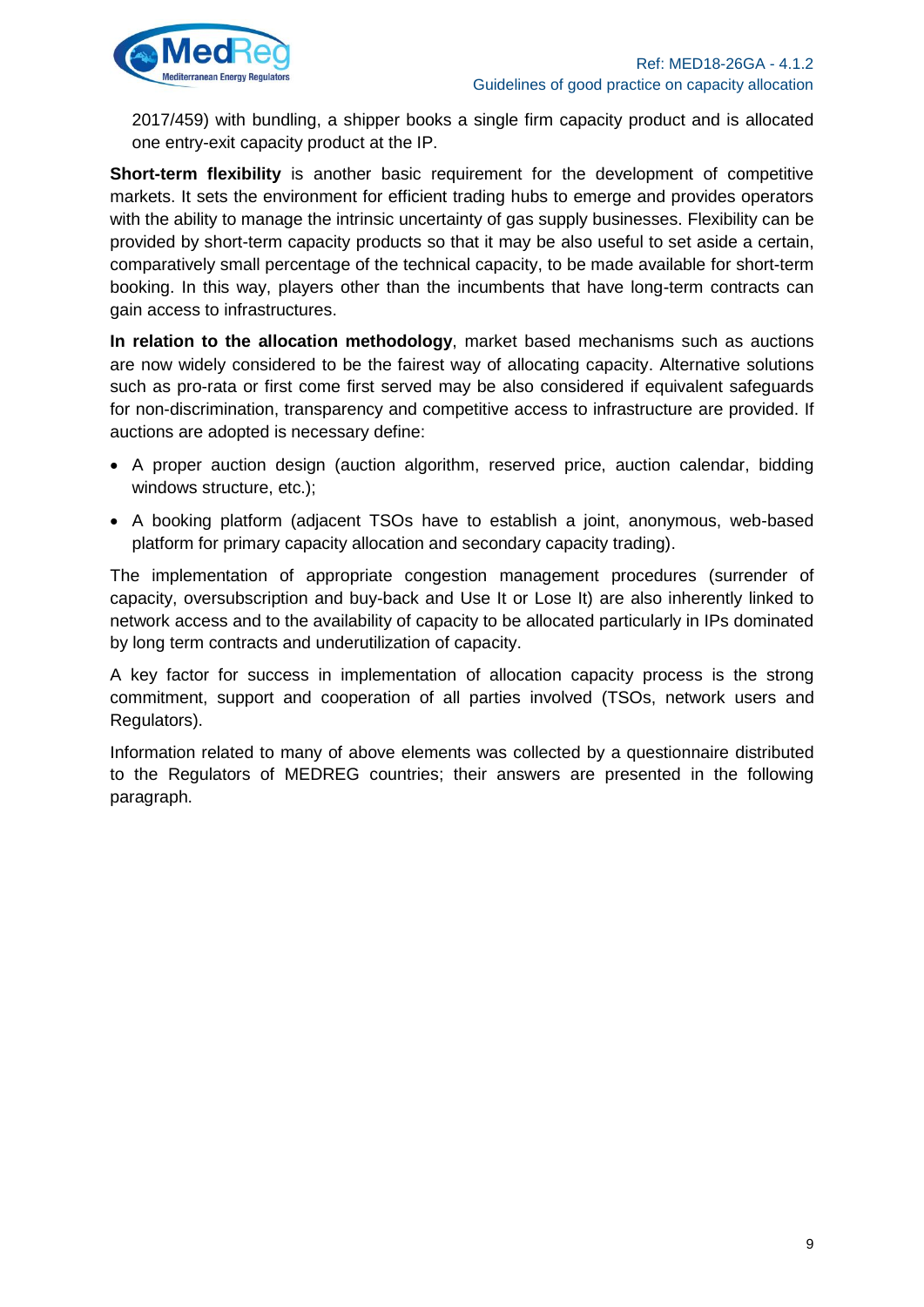

## <span id="page-9-0"></span>**3. MEDREG QUESTIONNAIRE ON ALLOCATION METHODOLOGIES**

Information on capacity allocation mechanisms and methodologies in the MEDREG countries, was collected through an extensive questionnaire addressed to Regulators (hereinafter MEDREG CAM Questionnaire).

The MEDREG CAM Questionnaire comprised four sections as briefly described in [Table 1](#page-9-1).

| Capacity products and<br>А.<br>allocation<br>capacity<br>mechanisms | methods used to allocate capacity at the interconnection points<br>firm/interruptible products offered<br>$\bullet$<br>set aside of firm capacity for short-term products<br>possibility to offer unused capacity on a secondary market<br>additional capacity offered<br>bundled capacity<br>booking capacity period<br>$\bullet$<br>booking platforms used for the allocation of capacity<br>timetable for capacity allocation<br>public service obligations or security of supply aspects |
|---------------------------------------------------------------------|----------------------------------------------------------------------------------------------------------------------------------------------------------------------------------------------------------------------------------------------------------------------------------------------------------------------------------------------------------------------------------------------------------------------------------------------------------------------------------------------|
| Congestion<br>its<br>В.<br>and<br>management                        | contractual congestions<br>physical congestions<br>$\bullet$<br>congestion management mechanisms                                                                                                                                                                                                                                                                                                                                                                                             |
| C. Cooperation among TSOs                                           | network codes/documents defining procedures for the exchange of<br>information among TSOs<br>units of measure for capacity offered<br>barriers to TSOs cooperation                                                                                                                                                                                                                                                                                                                           |
| D. Role of Regulator                                                | TSOs Network Codes approval process by Regulators and<br>stakeholders' involvement<br>regulatory supervision on the level of available (technical) capacity<br>contents of TSOs Network Codes (capacity allocation and<br>congestion management methodologies, general terms<br>and<br>conditions, communication procedures)<br>collaboration among neighboring Regulators on capacity allocation<br>and congestion management methodologies                                                 |

<span id="page-9-1"></span>Table 1: Sections of the MEDREG CAM Questionnaire and topics addressed

A substantial number of MEDREG countries (11, 52%) did not respond to questionnaire, Table 2. We note however, that two countries in the non-respondents list (Malta and Montenegro) do not have access to natural gas. Albania, who responded to the MEDREG CAM Questionnaire, also informed that there is no access to gas and in Cyprus, there is no gas market. We also note that no regulatory authority is present in Morocco, Palestine and Tunisia.

Selected publicly available information is reported here about Croatia<sup>2</sup>, Slovenia<sup>3</sup> and Algeria<sup>4</sup>. No further information is provided for countries that did not respond to the Questionnaire.

<sup>&</sup>lt;sup>2</sup> See Croatian TSOs website [http://www.plinacro.hr](http://www.plinacro.hr/default.aspx?id=754) and Prisma platform website at <https://platform.prisma-capacity.eu/#/start>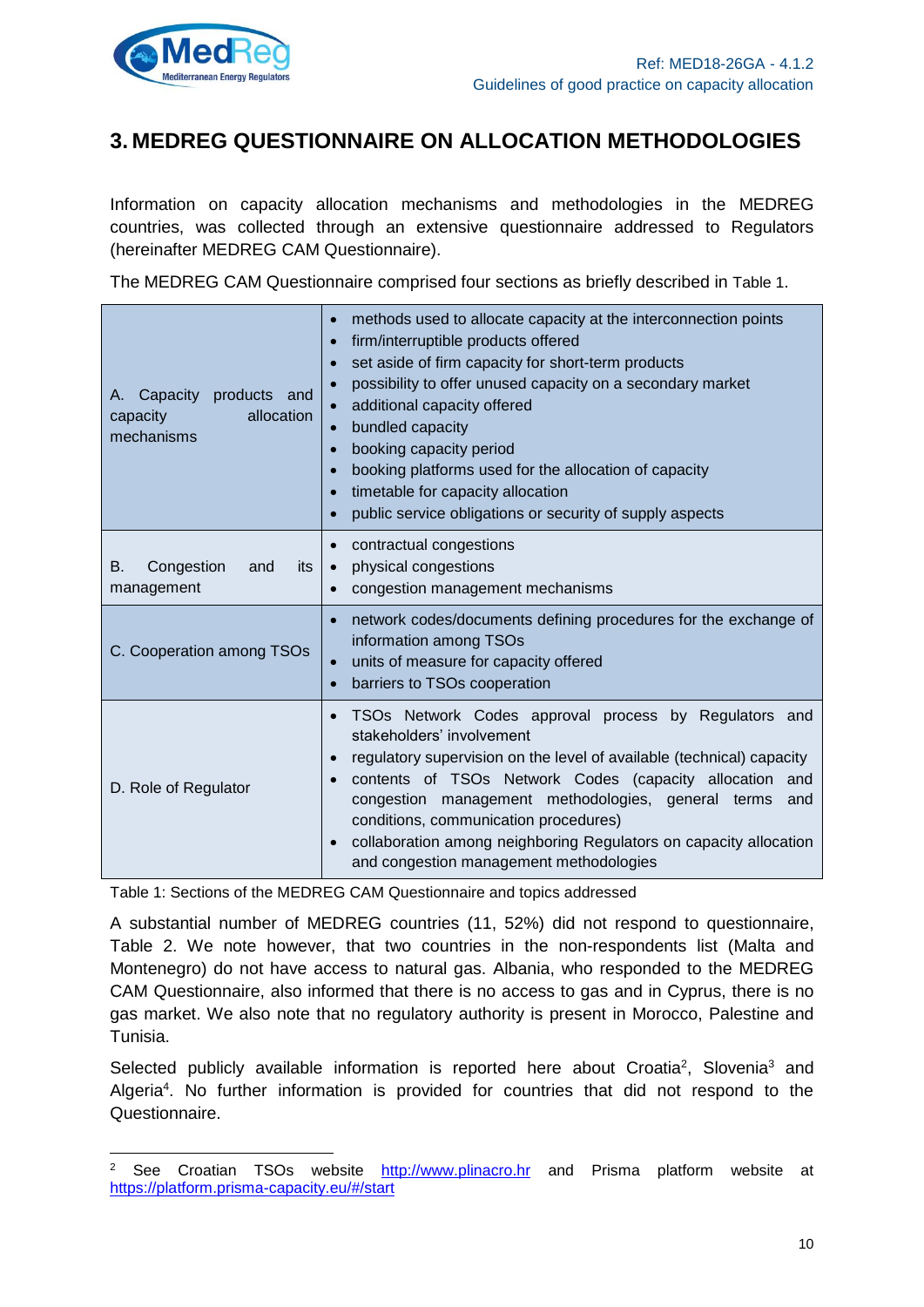

|              | <b>Countries</b>     | <b>Answer received</b> | <b>Observation</b>          |
|--------------|----------------------|------------------------|-----------------------------|
| 1.           | Albania              | $\sf X$                | No gas market               |
| 2.           | Algeria              |                        |                             |
| 3.           | Bosnia - Herzegovina |                        |                             |
| $\mathbf{4}$ | Croatia              |                        |                             |
| 5.           | Cyprus               |                        | No gas market               |
| 6.           | Egypt                | X                      |                             |
| 7.           | France               | X                      |                             |
| 8.           | Greece               | $\times$               |                             |
| 9.           | <b>Israel</b>        | $\sf X$                |                             |
| 10.          | Italy                | $\sf X$                |                             |
| 11.          | Jordan               | $\sf X$                |                             |
| 12.          | Libya                |                        |                             |
| 13.          | <b>Malta</b>         |                        | No gas consumption          |
| 14.          | Montenegro           |                        | No gas consumption          |
| 15.          | Morocco              |                        | No gas Regulatory Authority |
| 16.          | Palestine            |                        | No gas Regulatory Authority |
| 17.          | Portugal             | $\sf X$                |                             |
| 18.          | Slovenia             |                        |                             |
| 19.          | Spain                | $\sf X$                |                             |
| 20.          | Tunisia              |                        | No gas Regulatory Authority |
| 21.          | <b>Turkey</b>        | $\overline{X}$         |                             |
|              | Total                | 10                     |                             |

<span id="page-10-0"></span>Table 2: Contributions received from MEDREG countries

 $\overline{a}$ 

Five (5) out of ten (10) countries that responded to the questionnaire are EU Member States (France, Greece, Italy, Portugal, and Spain). The same goes for Slovenia and Croatia. EU Member States are bound by the EU legal framework in relation to capacity allocation (CAM) and congestion management (CMP). We also note that the EU framework also calls for harmonization of CAM and CMP mechanisms across Member States so that the mechanisms reported below for each of the above countries are similar. Four contributions were received from non-EU countries with access to gas (Egypt, Israel, Turkey and Jordan). As stated above, Albania responded to the CAM Questionnaire albeit the country does not yet have access to gas. The Trans Adriatic Pipeline (TAP) currently under construction will open the route for gas supplies from the Shah Deniz II field in Azerbaijan and link the country with European gas markets through connections with Greece and Italy. TAP is planned to be operational in 2020. Further gas infrastructure and market developments in Albania will be closely linked with the actual implementation of other projects envisaged by the Gas Master

<sup>&</sup>lt;sup>3</sup> See Slovenian TSOs website [http://www.plinovodi.si](http://www.plinovodi.si/en/access/auctions/) and Prisma platform website at <https://platform.prisma-capacity.eu/#/start>

<sup>4</sup> See Hydrocarbon Regulation Authority website [http://www.arh.gov.dzv](http://www.arh.gov.dzv/) and<https://sonatrach.com/>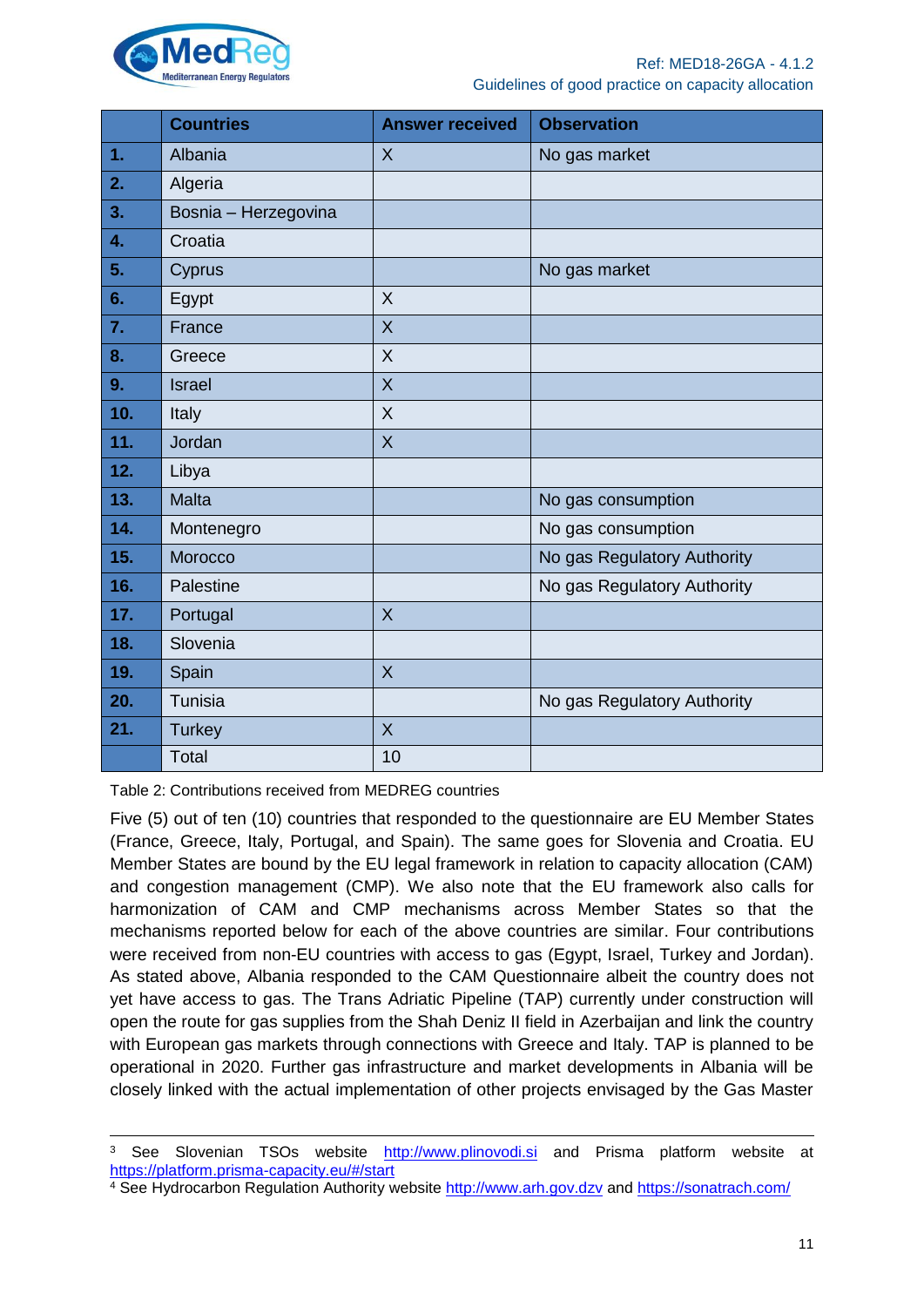

Plan, including the Ionian Adriatic Pipeline (IAP), potential liquefied natural gas (LNG) and gas storage facilities and the refurbishment of the internal gas pipeline network.

For all countries, which responded to the questionnaire, Table 3, lists the relevant interconnection points to which the answers refer. Where interconnection points were not made available, the name of the infrastructure is provided. In relation to the information shown in the Table, the following are noted:

- Israel is connected to Jordan, exporting natural to Jordanian industries near the Dead Sea. A new infrastructure to connect Israel with Jordan is under construction and will be operational starting the end of 2019. Israel is interconnected with Egypt via idle Al Arish – Ashqelon pipeline; it is supposed to be operated by the reverse flow since 2019. Two interconnections between Israel and the Palestinian Authority is in the design stage.
- For the interconnection between Egypt and Jordan, reference is made to the infrastructure (Arab Gas Pipeline). Currently conditions of service are defined through bilateral contracts. A network code shall be developed.
- Only EU IPs are shown for Spain.

Croatia and Slovenia share the Rogatec IP. Slovenia has two more IPs Cersak and Sempeter connecting to Murfeld/Austria and Gorizia/Italy.

| $\vert$ n.                         | <b>Country</b> | <b>Connecting</b><br><b>Infrastructure</b><br>or<br><b>Interconnection Point</b> | <b>Connected country</b>           |
|------------------------------------|----------------|----------------------------------------------------------------------------------|------------------------------------|
| $\vert$ 1                          | Egypt          | Arab Gas Pipeline                                                                | Jordan                             |
| $\overline{2}$                     | Greece         | Kulata-Sidirikastro                                                              | <b>Bulgaria</b>                    |
|                                    |                | Kipi                                                                             | <b>Turkey</b>                      |
|                                    |                | Taisniéres B                                                                     | Belgium                            |
|                                    |                | <b>Vitualys</b>                                                                  | <b>Belgium</b>                     |
|                                    |                | Obergailbach                                                                     | Deutschland                        |
| $\overline{3}$                     | France         | <b>Dunkerque</b>                                                                 | Norway (production fields)         |
|                                    |                | <b>Pirineos</b>                                                                  | Spain                              |
|                                    |                | Jura                                                                             | Switzerland (distribution network) |
|                                    |                | Oltingue                                                                         | Switzerland                        |
|                                    | Italy          | <b>Tarvisio</b>                                                                  | Austria                            |
|                                    |                | Gela                                                                             | Libya                              |
| $\overline{4}$                     |                | Gorizia                                                                          | Slovenia                           |
|                                    |                | Passo Gries                                                                      | Switzerland                        |
|                                    |                | Mazara del Vallo                                                                 | Tunisia-Algeria                    |
| $5\phantom{1}$                     | Jordan         | Arab Gas Pipeline                                                                | Egypt                              |
|                                    |                | Arab Gas Pipeline                                                                | Syria                              |
| $6\phantom{1}6$                    | Portugal       | Campo Maior                                                                      | Spain                              |
| $\begin{array}{c} \n7 \end{array}$ |                | Larrau                                                                           | France                             |
|                                    | Spain          | Badajoz                                                                          | Portugal                           |
| 8                                  |                | Turkgozu                                                                         | Azerbaijan                         |
|                                    | <b>Turkey</b>  | <b>Trans balkan</b>                                                              | <b>Bulgaria</b>                    |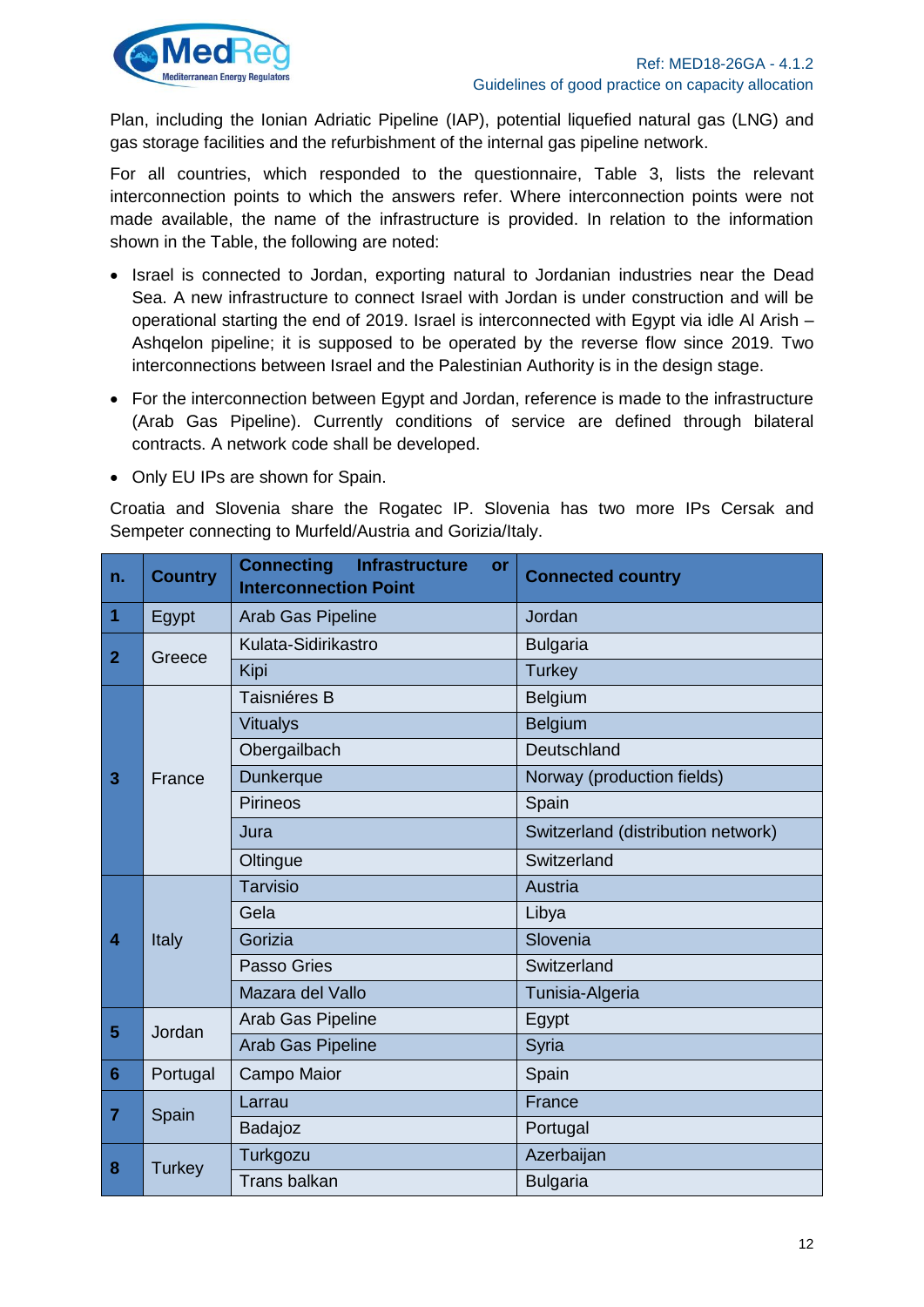

|  | Kipi     | Greece |
|--|----------|--------|
|  | Gurbulak | Iran   |
|  | Durusu   | Russia |

<span id="page-12-1"></span>Table 3: Interconnection Points and connecting infrastructure as provided by respondents to the MEDREG CAM Questionnaire

The next paragraphs present a summary of the responses received in each of the four sections of the questionnaire, [Table 1](#page-9-1).

### <span id="page-12-0"></span>**3.1 Section A – Capacity products and capacity allocation mechanisms**

Section A of the CAM Questionnaire focuses on methods used by TSOs of MEDREG countries to allocate capacity at interconnection points and on the characteristics of capacity products offered (e.g. firm, interruptible, duration etc.).

### **– Further comments on Question 1**

|      | What is the method used to allocate capacity at the interconnection points? |                                                                     |  |
|------|-----------------------------------------------------------------------------|---------------------------------------------------------------------|--|
|      | a. First-come-first-served mechanism                                        | 4 (France, Israel, Jordan, Algeria)                                 |  |
| n. 1 | b. Pro-rata                                                                 | 1 (Turkey)                                                          |  |
|      | c. Auction                                                                  | 7 (Croatia, Greece, France, Italy, Portugal,<br>Spain and Slovenia) |  |
|      | d. Implicit allocation mechanism                                            | 2 (France, Portugal)                                                |  |

**Greece, Italy, Portugal and Spain**: Auctions of capacity with regulated tariffs as reserve price.

**France**: Auctions for all interconnection points except for Dunkerque (Norway) and Jura (Switzerland) where a distributive model (First Came First Served mechanism and open subscription period) is adopted. Regulated tariffs are used as reserve price in auctions. An implicit capacity mechanism is adopted at the North South link (not listed in the previous Table 3), for a small part of capacity. This mechanism will end in November 2018 when the North and South market zones will merge, and this interconnection point will disappear.

**Israel**: Adopts a First Come First Served mechanism. Until now, only long-term agreements are in place.

| n.2 | Which of the following firm products are offered? |                                                                                   |  |
|-----|---------------------------------------------------|-----------------------------------------------------------------------------------|--|
|     | a. More than a year                               | 6 (Egypt, Israel, Italy, Jordan, Portugal,<br>Algeria)                            |  |
|     | b. Yearly                                         | 9 (Croatia, Greece, France, Italy, Portugal,<br>Spain, Slovenia, Turkey, Algeria) |  |
|     | c. Quarterly                                      | 7 (Croatia, Greece, France, Italy, Portugal,<br>Spain, Slovenia)                  |  |
|     | d. Monthly                                        | 8 (Croatia, Greece, France, Israel, Italy,                                        |  |

### **– Further Comments on Question 2**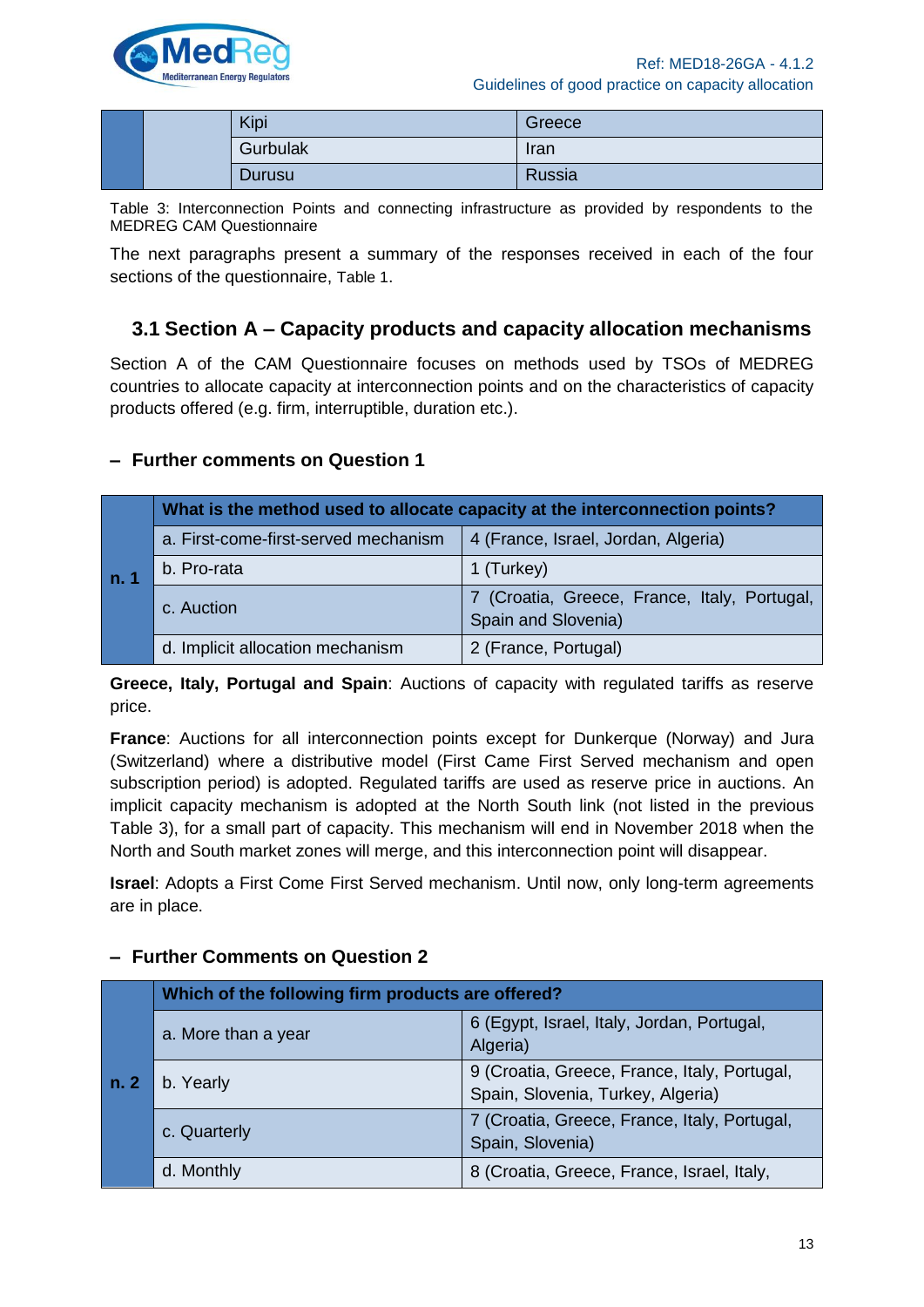

|  |                | Portugal, Spain, Slovenia)                                       |
|--|----------------|------------------------------------------------------------------|
|  | e. Daily       | 7 (Croatia, Greece, France, Italy, Portugal,<br>Spain, Slovenia) |
|  | f. Intra-daily | 6 (Croatia, France, Italy, Portugal, Spain,<br>Slovenia)         |

**Egypt**: Only long-term bilateral contracts (more than a year) are present at interconnection with Jordan.

**France**: Yearly capacity is offered up to 15 years ahead in line with the provisions of Regulation (EU) 2017/459 (CAM Code).

**Greece**: Only for last year (2017) instead of the yearly product, a nine-month product was offered because auction started late.

**Turkey**: Beside yearly capacity allocation, unreserved capacity can be allocated at least for one month.

### **– Further Comments on Question 3**

| n.3 | Are interruptible products offered? If yes, which products? |                                                                  |  |
|-----|-------------------------------------------------------------|------------------------------------------------------------------|--|
|     | $\triangle$ Yes                                             | 7 (Croatia, Greece, France, Italy, Portugal, Spain and Slovenia) |  |
|     | <b>No</b>                                                   | 3 (Israel, Jordan, Turkey)                                       |  |

**Greece and Italy**: Offer from yearly to daily interruptible products, if firm capacity is sold out.

**France**: Offers from yearly to daily interruptible products, if all the firm capacities are sold out or if there is an auction premium for the firm auction (in accordance with Regulation (EU) 2017/459). For the Pirineos interconnection point, interruptible capacities are offered only if 98% of the firm capacity is allocated.

**Portugal**: The interruptible products are the same as firm. Interruptible products are also available bundled and unbundled.

**Spain**: Daily and intra-daily interruptible products are offered.

### **– Further Comments on Question 4**

| n.4 | Do network codes or other documents define the possible reasons for<br>interruptions and the procedures adopted in case of interruption? |                                                            |  |
|-----|------------------------------------------------------------------------------------------------------------------------------------------|------------------------------------------------------------|--|
|     | Yes                                                                                                                                      | 7 (Greece, France, Israel, Italy, Portugal, Spain, Turkey) |  |
|     | <b>No</b>                                                                                                                                |                                                            |  |

### **– Further Comments on Question 5**

|     | Is a percentage of capacity set aside for short-term products (less than a year)? |                                                    |  |
|-----|-----------------------------------------------------------------------------------|----------------------------------------------------|--|
| n.5 | I Yes                                                                             | 6 (Greece, France, Israel, Italy, Portugal, Spain) |  |
|     | <b>No</b>                                                                         | 2 (Jordan, Turkey)                                 |  |

**Greece**: A 10% of capacity is set aside for short-term products.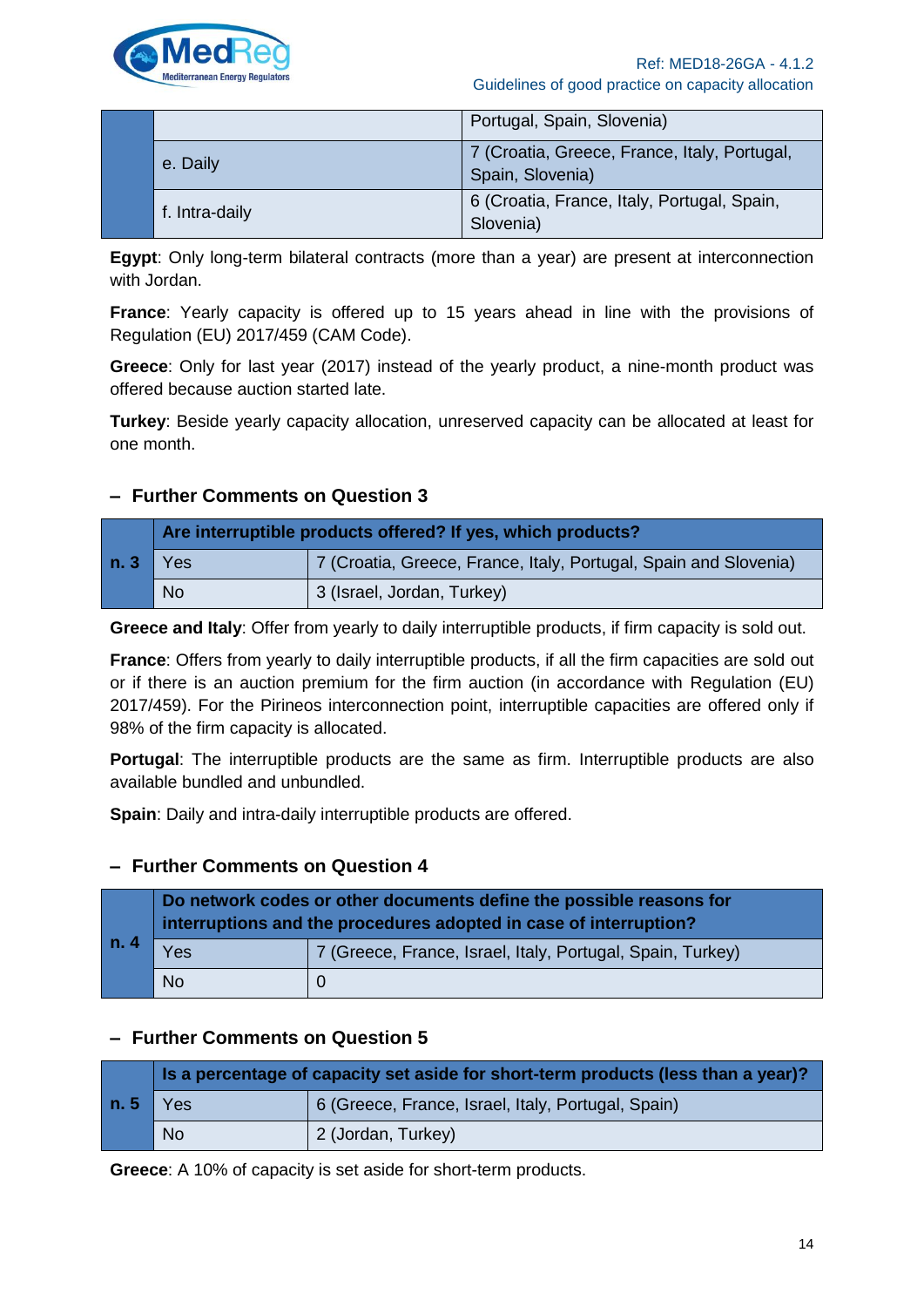

**France**: At all int erconnections, except Jura (Switzerland) and Dunkerque (Norway), 10% of capacity is set aside for less than 1-year products and 10% for yearly products up to 5 years. Concerning Jura and Dunkirk, no capacity is set aside for short term (less than a year)

**Israel**: Distribution shippers are not obliged to book capacity since they represent less than 2% of the gas market.

**Italy**: A 10% of capacity is set aside for products of less than 1 year. Another 10% is set aside for yearly products up to 5 years. No capacity is set aside for short-term products at Mazara del Vallo (Tunisia-Algeria) and Gela (Libya) interconnections.

### **– Further Comments on Question 6**

|     | Is unused capacity offered on a secondary market? |                                                    |  |
|-----|---------------------------------------------------|----------------------------------------------------|--|
| n.6 | Yes                                               | 6 (Greece, France, Italy, Portugal, Spain, Turkey) |  |
|     | <b>No</b>                                         | 2 (Israel, Jordan)                                 |  |

### **– Further Comments on Question 7**

|        | Is additional capacity offered? |                                            |  |
|--------|---------------------------------|--------------------------------------------|--|
| l n. 7 | <b>Yes</b>                      | 3 (France, Israel, Turkey)                 |  |
|        | <b>No</b>                       | 5 (Greece, Italy, Jordan, Portugal, Spain) |  |

**France**: if the UBI is available

### **– Further Comments on Question 8**

| n. 8 | Is bundled capacity (corresponding entry and exit capacity at both sides of an<br>interconnection point) offered? |                                            |  |
|------|-------------------------------------------------------------------------------------------------------------------|--------------------------------------------|--|
|      | Yes                                                                                                               | 5 (France, Israel, Italy, Portugal, Spain) |  |
|      | <b>No</b>                                                                                                         | 4 (Greece, Italy, Jordan, Turkey)          |  |

**Greece**: Only the firm reverse flow is offered bundled. For the physical flow, there is no available capacity upstream (Bulgaria), because pre-existing long-term contracts are still in place.

**Italy**: Bundled capacity products are offered at interconnections with EU countries (Austria and Slovenia).

### **– Further Comments on Question 9**

| n. 9 | For how many years ahead can a shipper book capacity on a gas transmission<br>system? |                                            |  |
|------|---------------------------------------------------------------------------------------|--------------------------------------------|--|
|      | One year                                                                              | 4 (Greece, Israel, Spain, Turkey)          |  |
|      | More than a year                                                                      | 5 (France, Israel, Italy, Portugal, Spain) |  |

**France, Israel and Italy**: capacity is bookable until 15 years.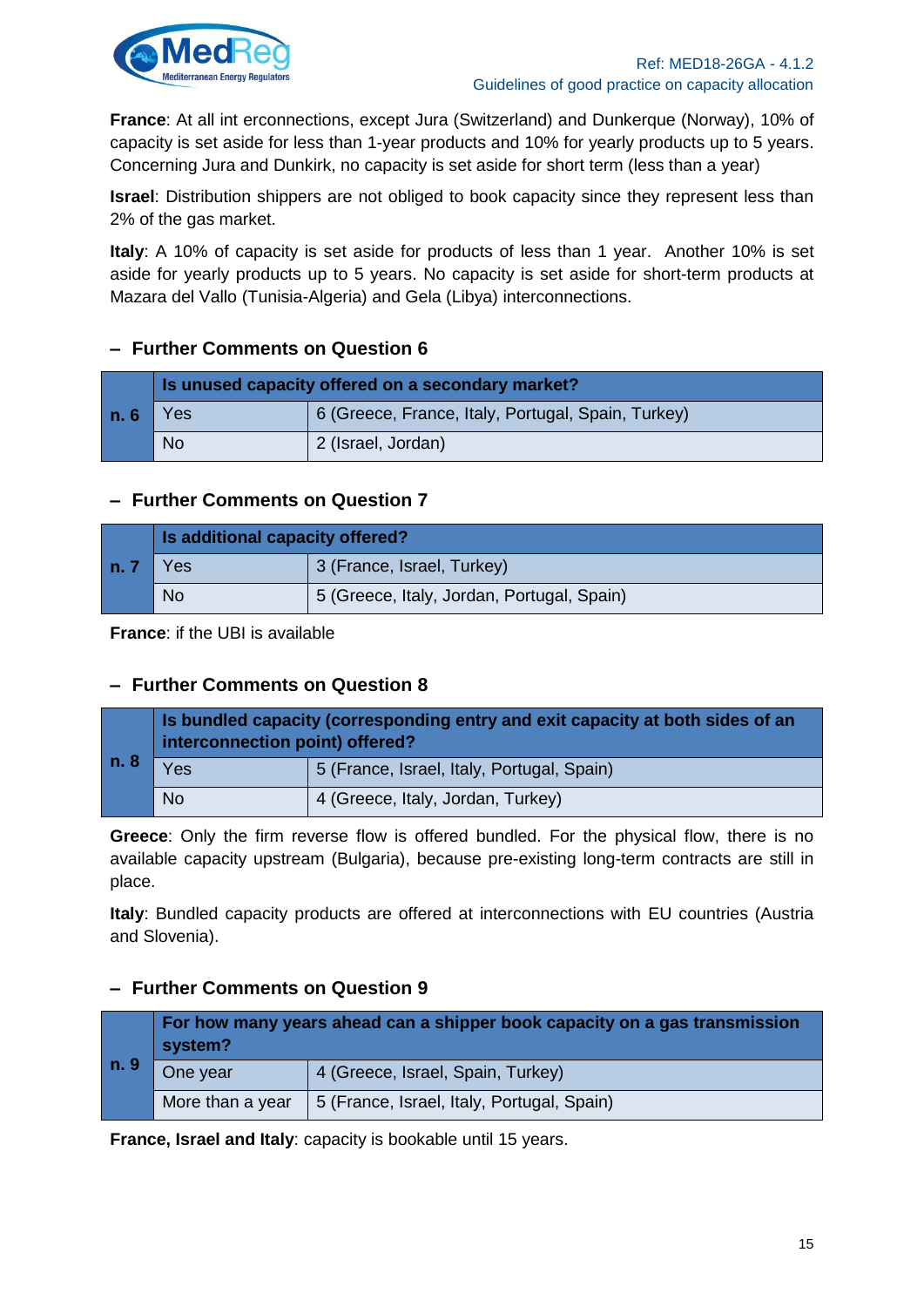

**Portugal:** according to national codes shippers can book capacity for more than 1 year, and historically, the shipper buys 1-year product. The European network code allows until 15 years.

**Spain**: shippers can book one-year capacity product at Spain-Portugal interconnection and 15 years Spain-France.

### **– Further Comments on Question 10**

|       | Which is the timetable for the capacity allocation? |                                                                     |  |
|-------|-----------------------------------------------------|---------------------------------------------------------------------|--|
| n. 10 | Network code CAM timetable<br>(ENTSO-G calendar)    | 7 (Croatia, Greece, France, Italy, Portugal, Spain<br>and Slovenia) |  |
|       | Other                                               | 3 (Israel, Turkey, Jordan)                                          |  |

**Greece**: The comment refers to the gas year 2016/2017, when auctions did not start in time and a 9-month product was offered instead of the yearly-standardized product. All products were offered in December and the ENTSO-G calendar was not applied. Starting from gas year 2017-2018 the ENTSO-G auctions calendar is applied.

**Israel**: Two years for the new infrastructure with Jordan

**Italy, Portugal and Spain**: Capacity is allocated according to the CAM code and calendar published by ENTSO-G.

**France**: Capacity is allocated according to the ENTSO-G calendar for EU IPs. Allocation at Jura (Switzerland) and Dunkerque (Norway) is according to the calendar attached to national code.

**Turkey**: For each gas year (from 1 January to 31 December), 30 November is the last day for application for capacity allocation. Unreserved capacity can be booked prior or within the gas year.

### **– Further Comments on Question 11**

| n. 11 | In which unit is expressed the capacity offered? |                                                               |  |
|-------|--------------------------------------------------|---------------------------------------------------------------|--|
|       | kWh/day                                          | 7 (Croatia, Greece, France, Italy, Portugal, Spain, Slovenia) |  |
|       | Sm3/day                                          | 2 (Turkey, Algeria)                                           |  |
|       | <b>MMBtu</b>                                     | 1 (Israel)                                                    |  |

### **– Further Comments on Question 12**

| n. 12 | Are there public service obligations or security of supply aspect to be taken<br>into account in the allocation process? |                                                            |  |
|-------|--------------------------------------------------------------------------------------------------------------------------|------------------------------------------------------------|--|
|       | Yes                                                                                                                      |                                                            |  |
|       | <b>No</b>                                                                                                                | 7 (Greece, France, Israel, Italy, Portugal, Spain, Turkey) |  |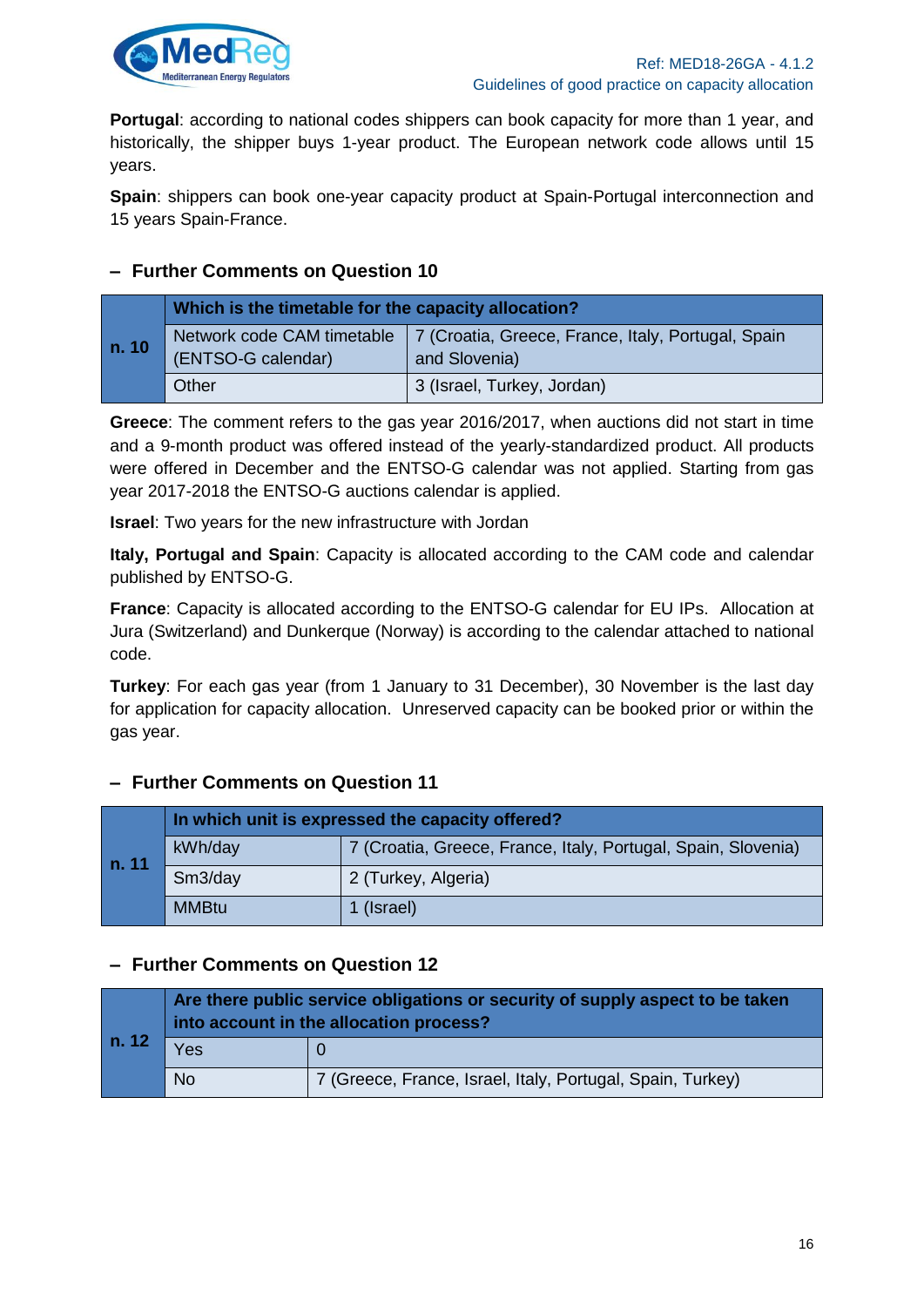

### <span id="page-16-0"></span>**3.2 Section B – Congestion and its management**

Section B of the CAM Questionnaire looks into the existence of congestion (contractual or physical) at interconnection points of gas infrastructure located in MEDREG countries and on the respective congestion management mechanisms (CMP) adopted.

### **– Further Comments on Question 13**

| n. 13 | Is there contractual congestion at the interconnection points? |                                                             |  |
|-------|----------------------------------------------------------------|-------------------------------------------------------------|--|
|       | <b>Yes</b>                                                     | 2 (Greece and Spain)                                        |  |
|       | <b>No</b>                                                      | 7 (Israel, France, Israel, Italy, Jordan, Portugal, Turkey) |  |

**Spain**: Contractual congestion occurs only in isolated days.

### **– Further Comments on Question 14**

| n. 14 | Is there physical congestion at the interconnection points? |                                                    |  |
|-------|-------------------------------------------------------------|----------------------------------------------------|--|
|       | Yes                                                         | 2 (France and Israel)                              |  |
|       | <b>No</b>                                                   | 6 (Greece, Italy, Jordan, Portugal, Spain, Turkey) |  |

**France:** there is congestion in rare cases (e.g. France – Spain interconnection).

### **– Further Comments on Question 15**

| n. 15 | Are congestion management techniques employed? If yes, which mechanisms<br>are employed? |                                 |                                           |
|-------|------------------------------------------------------------------------------------------|---------------------------------|-------------------------------------------|
|       | Yes                                                                                      | a. Short-term UIOLI             | 3 (France, Israel, Italy)                 |
|       |                                                                                          | b. Capacity release program     | 4 (Greece, Italy, Portugal, Spain)        |
|       |                                                                                          | c. Long-term UIOLI              | 4 (Croatia, Greece, Israel, Italy, Spain) |
|       |                                                                                          | d. Re-allocation of capacity    | 0                                         |
|       |                                                                                          | e. Offer of additional capacity | 2 (Croatia, Portugal)                     |
|       |                                                                                          | f. Other                        | 4 (Croatia, France, Turkey, Italy)        |
|       | <b>No</b>                                                                                |                                 | 1 (Jordan)                                |

**Croatia**: Surrender of contracted firm capacity, withdrawal of long-term contracted unused firm capacity, additional firm capacity offering and a buy-back of the contracted firm capacity are adopted to manage congestions.

**France**: Capacity surrender, over subscription and buy-back in line with the CMP guidelines are also adopted to manage congestions.

**Italy**: Capacity surrender on a voluntary basis are also adopted to manage congestions.

**Turkey**: pro-rata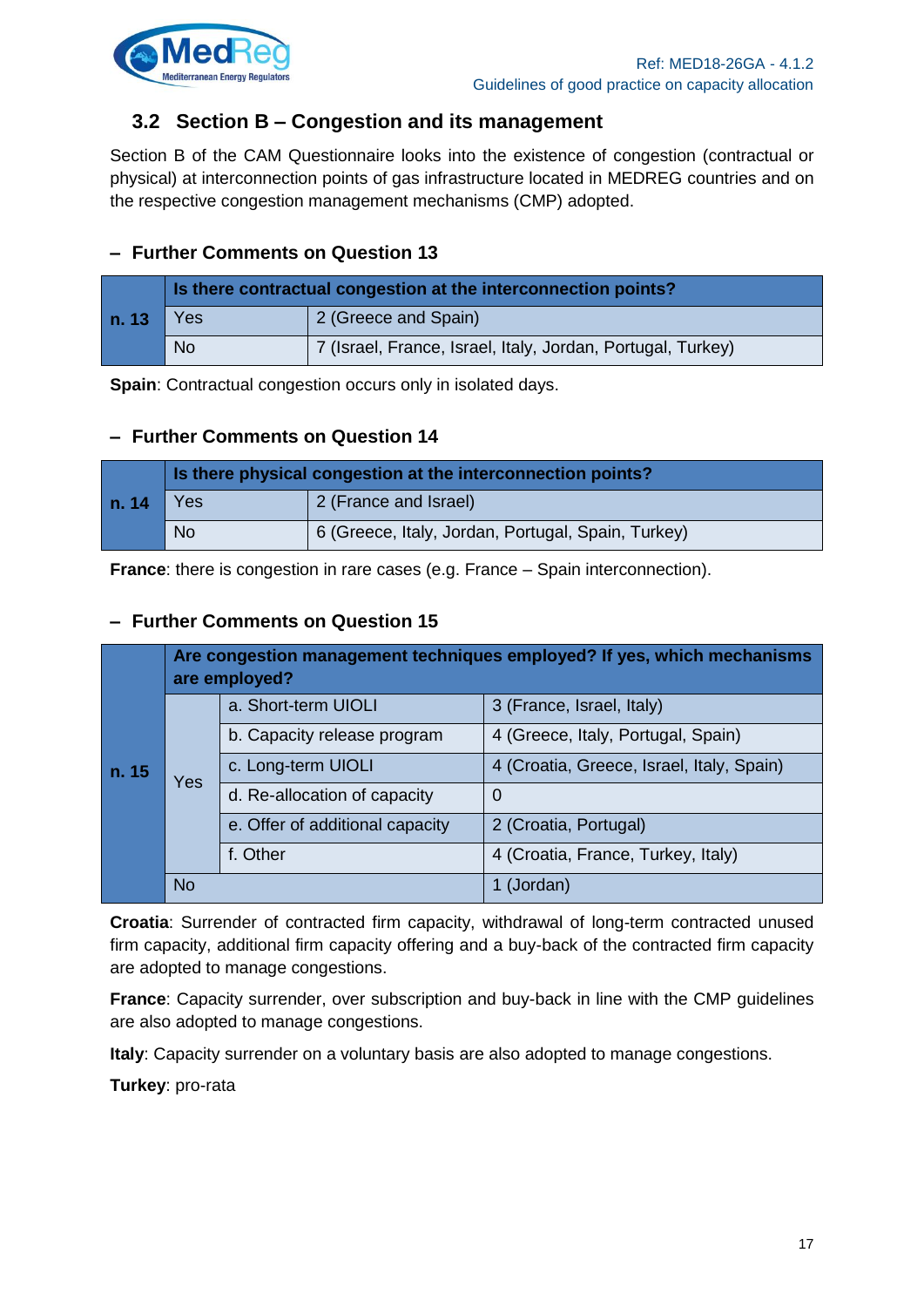

### <span id="page-17-0"></span>**3.3 Section C – Cooperation among TSOs**

Section C of the CAM Questionnaire looks into the mechanisms developed between adjacent TSOs for the exchange of information, standardization of capacity in terms of units and potential barriers identified.

### **– Further Comments on Question 16**

| n. 16 | The exchange of information of between adjacent TSOs on networks planning<br>and operation at interconnection points (including impacts on capacity<br>availability due to planned or unplanned maintenance and potential<br>congestions) are defined in network codes or other documents? |                                                           |  |
|-------|--------------------------------------------------------------------------------------------------------------------------------------------------------------------------------------------------------------------------------------------------------------------------------------------|-----------------------------------------------------------|--|
|       | Yes                                                                                                                                                                                                                                                                                        | 7 (Greece, France, Italy, Jordan Portugal, Spain, Turkey) |  |
|       | <b>No</b>                                                                                                                                                                                                                                                                                  |                                                           |  |

**Greece, France and Italy**: The exchange of information between TSOs is described in their internal procedures.

**Spain**: The exchange of information between TSOs is defined in the interconnection agreements.

**Turkey**: The exchange of information between TSOs is foreseen for maintenance and operation.

### **– Further Comments on Question 17**

| n. 17 | Is capacity offered expressed in the same units at each side of the<br>interconnection point? |               |                                                               |
|-------|-----------------------------------------------------------------------------------------------|---------------|---------------------------------------------------------------|
|       | Yes                                                                                           | a. kWh/day    | 7 (Croatia, Greece, France, Italy, Portugal, Spain, Slovenia) |
|       |                                                                                               | b. Sm3/day    | 1 (Turkey)                                                    |
|       |                                                                                               | c. MM scf/day | 1 (Jordan)                                                    |
|       | No                                                                                            |               | 1 (Italy)                                                     |

**Italy**: Not known for Mazara del Vallo (Tunisia-Algeria) and Gela (Libya) interconnection points.

### **– Further Comments on Question 18**

| n. 18 | In which unit is expressed the capacity offered?             |                                    |  |
|-------|--------------------------------------------------------------|------------------------------------|--|
|       | a. Political reasons                                         | 2 (Greece and Jordan)              |  |
|       | b. Differences in regulatory environments                    | 4 (Greece, Italy, Jordan, Turkey)  |  |
|       | c. Cooperation is not considered necessary $\vert 0 \rangle$ |                                    |  |
|       | d. Other                                                     | 4 (France, Italy, Spain, Portugal) |  |

**France, Portugal and Spain**: have specified that there are no barriers to cooperation between TSOs.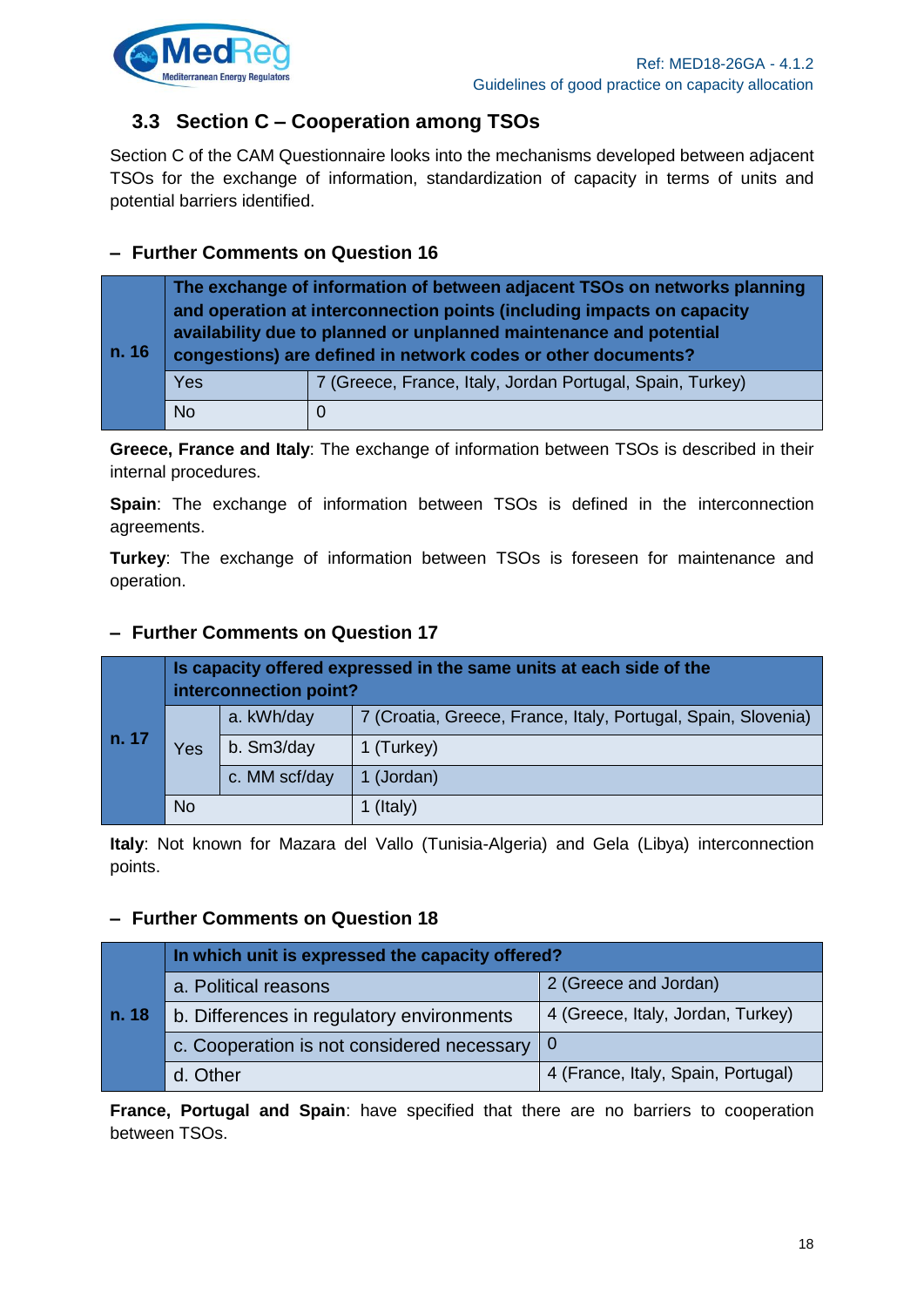

**Italy**: there are no barriers to cooperation between TSOs at interconnection with other Member States. Barriers due to different regulatory environments are present at interconnection points with Algeria, Libya and Switzerland.

### <span id="page-18-0"></span>**3.4 Section D – Rule of Regulator**

Section D of the CAM Questionnaire focuses on the rule of Regulator to ensure the development and implementation of non-discriminatory and transparent procedures for the allocation of capacity. The issue of cooperation between Regulators of adjacent countries on the specific topic of capacity allocation and the involvement of stakeholders in decision making through public consultations are also addressed.

### **– Further Comments on Question 19**

|              | Is the Network Code approved by the Regulator? |                                                              |  |
|--------------|------------------------------------------------|--------------------------------------------------------------|--|
| Yes<br>n. 19 |                                                | 7 (Greece, France, Israel, Italy, Portugal, Turkey, Algeria) |  |
|              | <b>No</b>                                      | 2 (Albania, Spain)                                           |  |

**Israel**: Regulator approves, following public consultation the Gas Transport Agreement (GTA) aspects of the Network Code.

#### **– Further Comments on Question 20**

|       | Are stakeholders consulted before decisions are made? |                                                                             |  |
|-------|-------------------------------------------------------|-----------------------------------------------------------------------------|--|
| n. 20 | Yes                                                   | 9 (Albania, Greece, France, Israel, Italy, Jordan, Portugal, Spain, Turkey) |  |
|       | <b>No</b>                                             |                                                                             |  |

### **– Further Comments on Question 21**

|       | Is there regulatory supervision to ensure that the TSO is releasing the<br>maximum level of available (technical) capacity? |                                                                                         |  |
|-------|-----------------------------------------------------------------------------------------------------------------------------|-----------------------------------------------------------------------------------------|--|
| n. 21 | Yes                                                                                                                         | 10 (Albania, Greece, France, Israel, Italy Jordan, Portugal, Spain, Turkey,<br>Algeria) |  |
|       | <b>No</b>                                                                                                                   |                                                                                         |  |

**France**: Tariff incentives are adopted to encourage the release of maximum level of available capacity.

### **– Further Comments on Question 22**

| n. 22 | Are the capacity allocation methodologies described in a TSO's Network<br>Code? |                                                             |  |
|-------|---------------------------------------------------------------------------------|-------------------------------------------------------------|--|
|       | Yes                                                                             | 7 (Greece, Israel, Italy, Portugal, Spain, Turkey, Algeria) |  |
|       | <b>No</b>                                                                       | 1 (France)                                                  |  |

**France**: Capacity allocation methodologies are defined in the network code.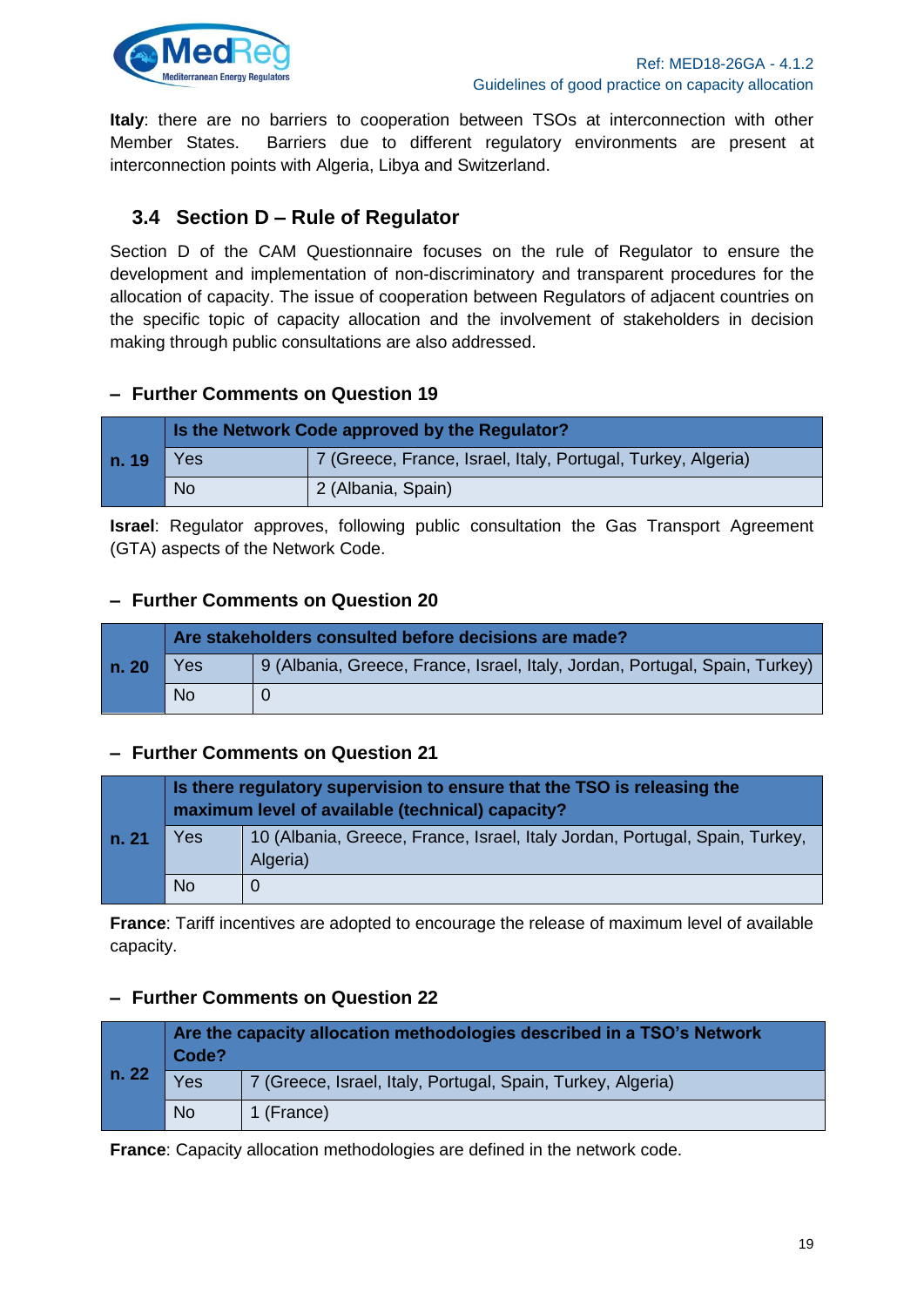

**Israel**: Capacity allocation methodologies are partially described in Gas Transport Agreement (GTA) – aspect of the Network Code.

### **– Further Comments on Question 23**

| n.23 | Are the congestion managements methodologies described in a TSO's<br><b>Network Code?</b> |                                                             |  |
|------|-------------------------------------------------------------------------------------------|-------------------------------------------------------------|--|
|      | Yes                                                                                       | 6 (Croatia, Greece, Israel, Italy, Portugal, Spain, Turkey) |  |
|      | <b>No</b>                                                                                 | 1 (France)                                                  |  |

**France**: Congestion management methodologies are defined in the network code.

**Israel**: Congestion managements methodologies are partially described in Gas Transport Agreement (GTA) – aspect of the Network Code.

### **– Further Comments on Question 24**

| n. 24 | Do network codes, or other documents, define communication procedures<br>among TSOs and network users? |                                                             |  |
|-------|--------------------------------------------------------------------------------------------------------|-------------------------------------------------------------|--|
|       | Yes                                                                                                    | 7 (Albania, Greece, France, Italy, Portugal, Spain, Turkey) |  |
|       | <b>No</b>                                                                                              |                                                             |  |

**France**: Communication procedures are defined in interoperability Network Code.

**Italy**: Communication procedures are defined in the TSO Network Code.

### **– Further Comments on Question 25**

| n. 25 | Do neighbouring Regulators collaborate on the definition of capacity allocation<br>and congestion management methodologies at the interconnection points? If<br>yes, please specify the terms; if not, please specify the reasons |                                                    |  |
|-------|-----------------------------------------------------------------------------------------------------------------------------------------------------------------------------------------------------------------------------------|----------------------------------------------------|--|
|       | Yes                                                                                                                                                                                                                               | 7 (Greece, France, Italy, Jordan, Portugal, Spain) |  |
|       | <b>No</b>                                                                                                                                                                                                                         | 2 (Turkey and Israel)                              |  |

**Greece**: An interconnection agreement (including an Operating Balancing Agreement, OBA) was signed between the Greek and Bulgarian Transmission System Operators. Also, in 2015, the two TSOs produced a study "Joint method for the calculation of the firm technical capacity at the interconnection point 'Kulata-Bulgaria/Sidirokastron-Greece'".

**France**: Adjacent Regulators participate in the respective consultations

**Israel**: At this moment there is no collaboration with neighbouring Regulators. Collaboration with Jordan will begin in 2020 when the new infrastructure between the two countries will become operational.

**Italy**: Periodic meetings, information exchange and participation in each other consultations are planned with Regulators EU Member States. To guarantee to network users an homogeneous approach at all the interconnections points (including non-EU), Italy decided to apply the European allocation and congestion management methodologies also to the entry points with non-EU countries. The above decision has been adopted following a public consultation.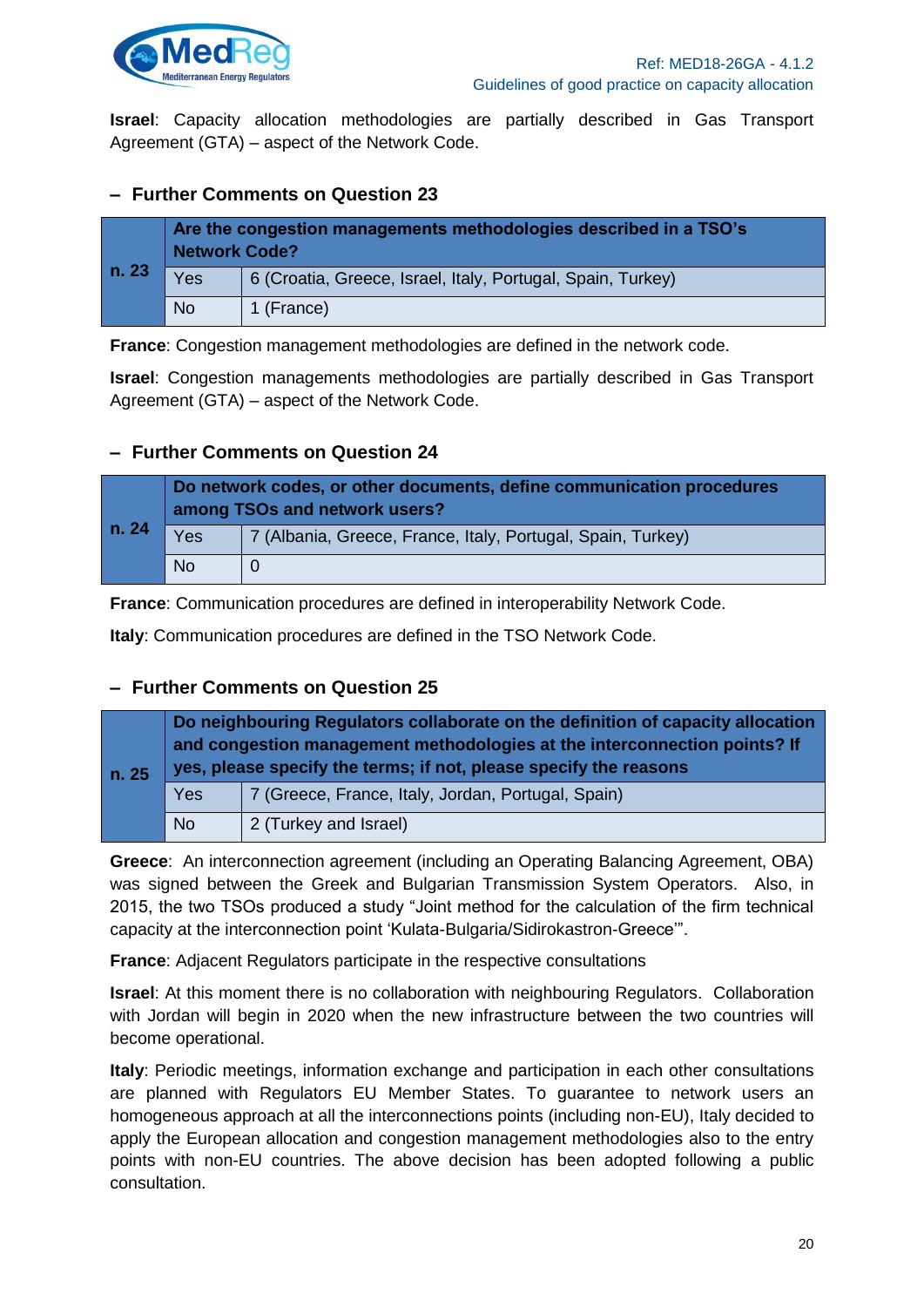

**Jordan**: Periodic meetings and information exchange are planned.

**Portugal**: The Regulators from Portugal and Spain have periodic meetings, information exchange and participate in each other's consultations.

**Spain:** Regulators collaborate in the definition of capacity allocation mechanisms together with TSOs in the framework of the Regional Initiative (SGRI).

**Turkey**: There is no collaboration, due to differences in regulatory environments. Turkey is not a member of ENTSO-G and the rules covering capacity allocation etc. can differ with the interconnections with Greece and Bulgaria.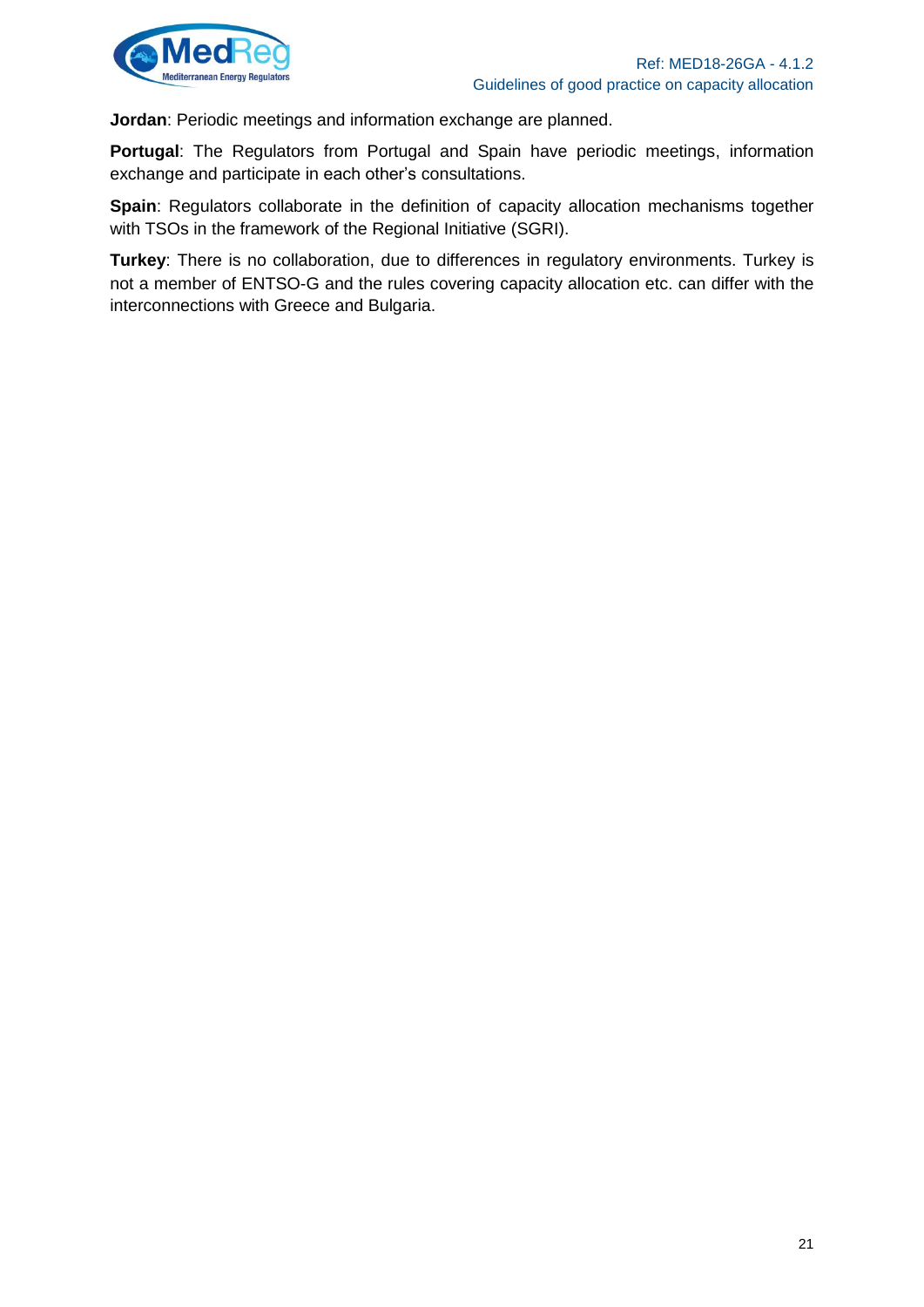

# <span id="page-21-0"></span>**4. SUMMARY OF FIRST EVIDENCE**

The information collected through the MEDREG CAM Questionnaire provides insights on the:

- Functional part of capacity allocation (Sections A and B of the CAM Questionnaire). This part relates to the capacity allocation mechanisms adopted by MEDREG countries, the capacity products available and the congestion management mechanisms employed to ensure that contractual and physical congestion are addressed.
- Cooperation between adjacent TSOs and Regulators (Sections C and D of the CAM Questionnaire). Such a cooperation goes further than everyday technical operation of the connected pipelines. Instead it touches upon the development of a compatible procedure for the allocation of capacity at both sides of the IP. The questionnaire also touched upon powers of the national regulators in approving network codes and compliance monitoring.

Responses were collected from 5 MEDREG Members that happen to reside in Member States. Four additional responses (4) were received by non-EU MEDREG Members. It is useful for the analysis and the recommendations to follow to look summarize similarities and differences between the countries that participated to the survey. We note the following for MEDREG Members that responded to the questionnaire and happen to be located in EU Member States:

- **France** shares 7 IPs including the VIP Virtualys virtualizing three physical Entry/Exit Points between France and Belgium and the VIP Pirineos. Two out of the 7 IPs are shared with Switzerland (Oltingu (FR)/Rodersdorf (CH) and Jura). One more IP, Dunkerque connects France to the production fields of Norway. The French regulator CRE clarified that capacity allocation at EU IPs is according to the EU legal framework and the CAM Network Code. Capacity allocation at the non-EU IPs is based on a First Come First Served (FCFS) mechanism with an over subscription period. No information on capacity products for the non-EU IPs was provided. No short-term capacity is set aside at the non-EU IPs. CRE informed that capacity at IPs maybe booked in the form of annual products for up to 15 years. It is unclear if this also holds for the French side of the non-EU IPs. Congestion management mechanisms are adopted but it is unclear if these also apply to the non-EU IPs.
- **Greece** has 2 IPs one with Bulgaria (Sidirokastro/Kulata) and one with Turkey (Kipi). The Greek network code provides for capacity allocation through the provisions of Regulation (EU) 2017/459 (i.e. allocation through auctions with standardized products) at the non-EU IP of Kipi. CMP provisions according to the EU framework are also implemented at both IPs. However, bundled capacity products in the dominant physical flow direction (Bulgaria to Greece) are not offered due to the lack of available firm forward capacity at the Bulgarian side of the IP. Almost all technical capacity at the Bulgarian side of the IP is booked by pre-existing long-term contracts. Capacity caps introduced by the Greek Competition Authority upon the incumbent DEPA, obliged DEPA to release reserved capacity of up to 67% of the technical capacity at the Sidirokastro interconnection point and up to 55% of the technical capacity at Kipi making thus available a significant amount of capacity for market based allocation. DEPA's participation to the capacity allocation auctions remains upon conditions related to the capacity caps.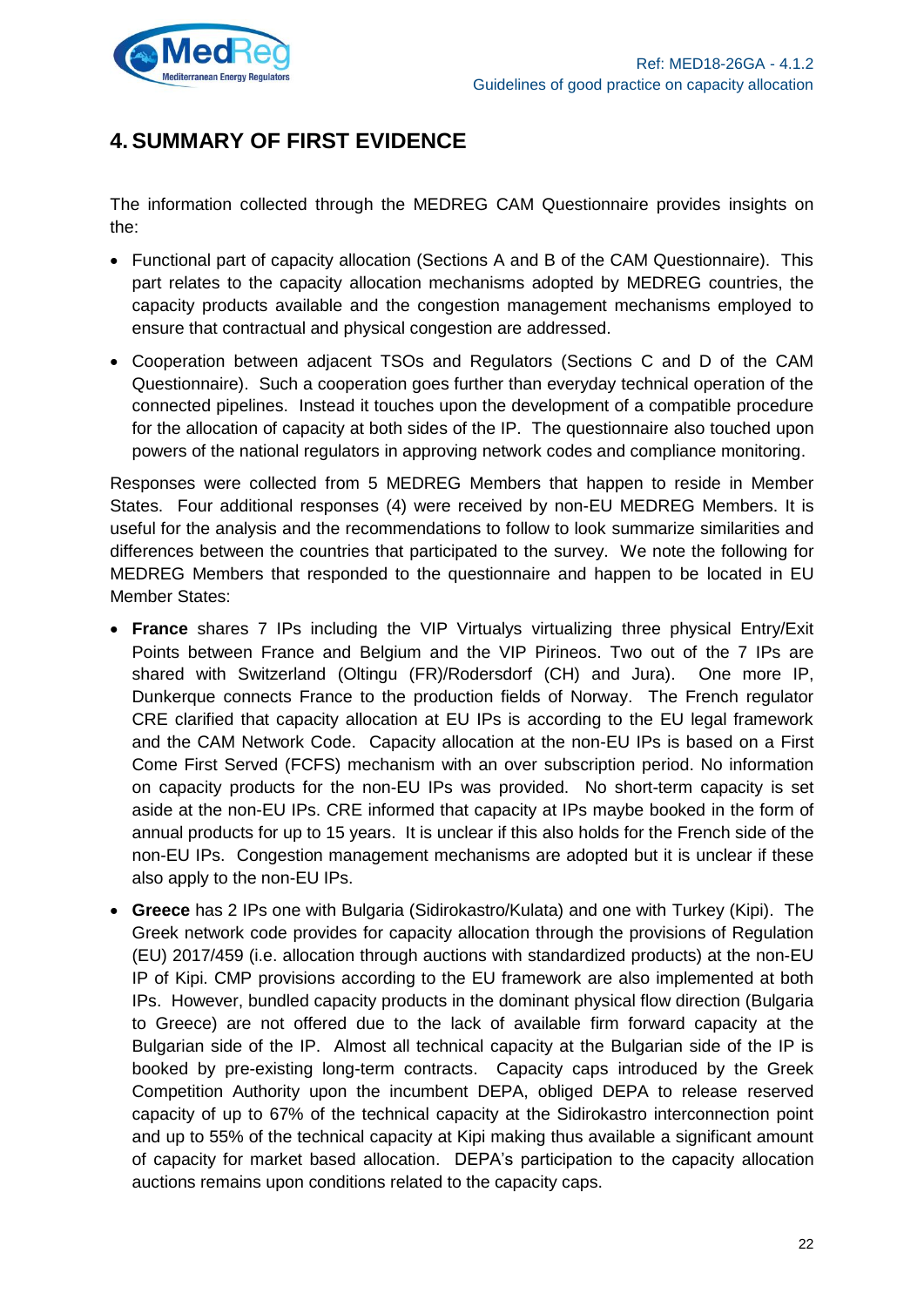



- **Italy** has 5 IPs including one with Austria (Tarvisio/Arnoldstein), one with Slovenia (Gorizia/Sempeter) and 3 non-EU IPs: Mazara del Vallo linking the network of the Italian TSO Snam Rete Gas (SRG) to the Transmed pipeline (Tunisia-Algeria), Gela linking the SRG network to Greenstream (Libya) and the Passo Gries/Griespass IP to Switzerland. The CAM Network Code is applied to the two EU IPs. CMP procedures at EU IPs are also aligned with the EU legal requirements of Regulation 715/2009. No specific information was provided in the MEDREG CAM Questionnaire on capacity allocation and CMP at the non-EU IPs. However, according to the SRG Network Code (Chapter 5), capacity at Passo Gries is allocated by the EU procedures and rules. Capacity at the Mazara del Vallo and Gella is allocated in the PRISMA booking platform, through auctions, as provided by the EU framework and in the form of standardised products (annual capacity, quarterly, monthly and under conditions also daily). The Italian regulator informed that there is no short-term capacity set aside for short-term products at Mazara del Vallo and Gela. According to the SRG network code, EU CMP rules apply to Passo Gries but not to the remaining two non-EU IPs.
- **Portugal** has a single EU IP with Spain (Campo Maior(PT)/ Badajoz(SP)). Capacity allocation is according to the EU legal framework and in particular Regulation (EU) 2017/459.
- **Spain** shares one IP with Portugal and the virtual point VIP Pirineos grouping the Larrau/ Pitt-Larrau and Irun/Buriatou IPs with France. Spain has two more non-EU IPs: Tarifa and Almería. The former connects the Spanish transmission system of Enagas to the Europe-Maghreb pipeline linking Spain to Morocco and Algeria. The latter connects the Enagas system to MEDGAZ and Algerian supply sources. Capacity allocation at EU IPs is according to the EU legal framework and in particular Regulation (EU) 2017/459. The Spanish regulator did not provide information in relation to capacity allocation at non-EU IPs.

MEDREG Respondents from EU Member States confirmed that capacity allocation mechanisms and CMP procedures are described in the network codes and that structured consultation processes with stakeholders, adjacent TSOs and Regulators is established. It is not clear if such processes extend to non-EU IPs. National regulatory authorities have competencies regarding the approval of capacity allocation and CMP rules.

From the above, it is clear that a common procedure for capacity allocation exists at EU internal IPs. This procedure is a result of a consistent effort towards the development of common rules in the internal EU market for over 20 years (ever since the first gas Directive 96/92/EC). The third Energy Package, through Regulation 715/2009, further specified that the rules for access to interconnection points are set by the Commission, after consulting the ACER and ENTSO for Gas. These rules, as reviewed above, involve standardized firm and interruptible capacity products and where possible also bundled products. Capacity allocation is done through auctions according to a common EU wide calendar and through purposelydesigned booking platforms. CMP provisions and obligations of the TSOs for interoperability and data exchange are specified at European level. At non-EU IPs however, the allocation approaches are less compatible since the EU framework does not impose their application to the MS-side of IPs shared with third countries. We note that with the exception of the Swiss IPs and the IP shared between Greece and Turkey, the remaining interconnection points connect EU Member States almost directly with production fields.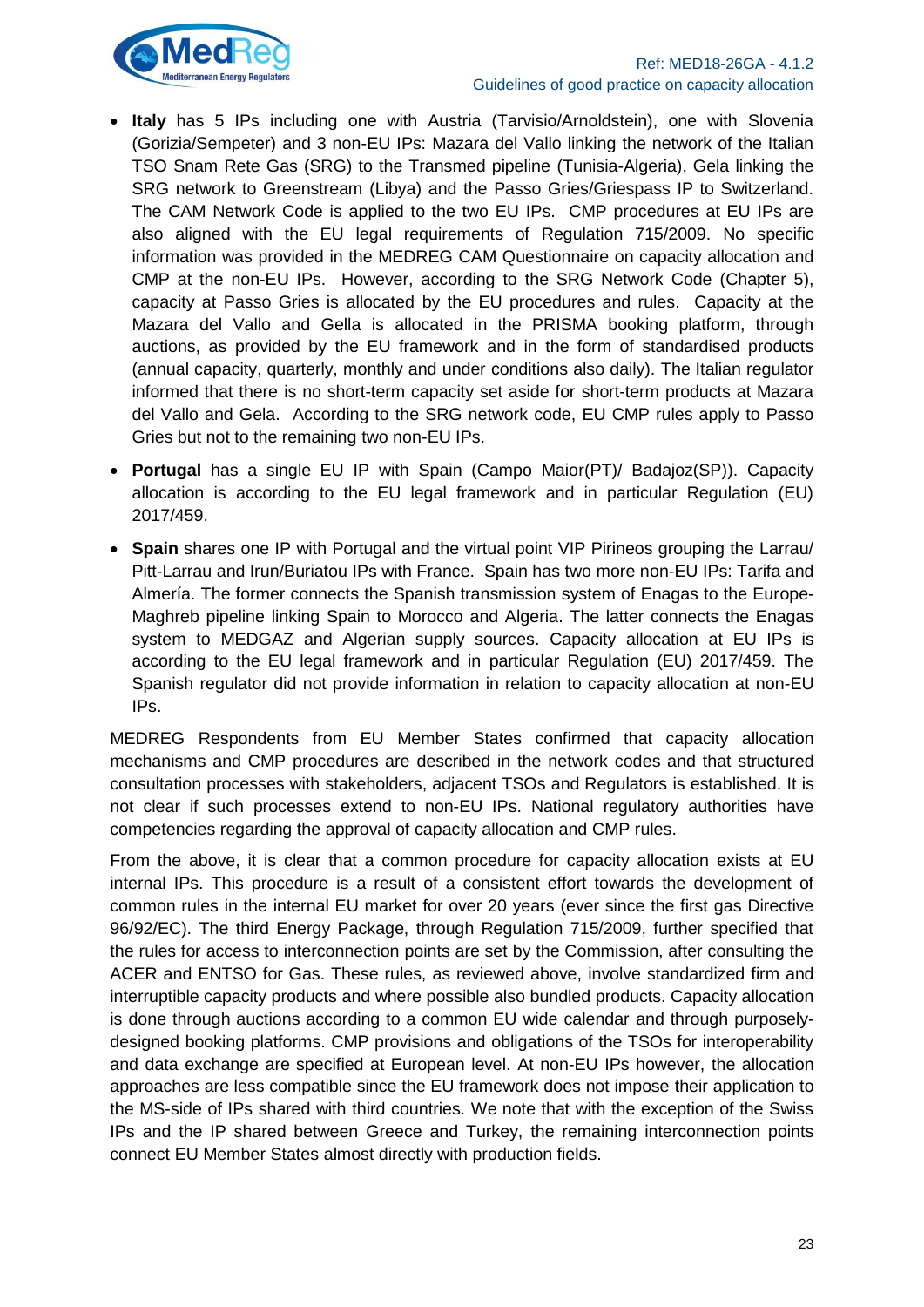

To continue with the analysis, we note the following for the four (4) MEDREG Members that responded to the questionnaire and are not EU Member States:

- **Egypt** has significant hydrocarbon resources. However, the country faced declining gas production and soaring gas demand. The marketed production decreased rapidly between 2009 and 2015. Production rebounded in 2017 due to the commissioning of new offshore gas fields. To meet demand, two LNG regasification plants were commissioned in 2015. Egypt has an interconnection point on the Arab Gas Pipeline with Jordan, exports however have decreased. Capacity on the Arab Gas Pipeline is allocated through longterm bilateral contracts. No information about other capacity allocation mechanisms on other infrastructures and entry points was provided. The New Gas Market Regulation Law of July 2017 establishes a new Gas Regulatory Authority (GRA) for the gas sector and foresees the deregulation of downstream gas activities (third party access to infrastructure, gradual opening of the gas market). It is understood that capacity allocation mechanisms and congestion management procedures will be developed in the context of the provisions of the new law.
- **Israel** has also significant hydrocarbon resources. The country does not import gas and has no interconnection points. Connections with the transmission network are with the three operational production fields off Gaza, in Ashkelon, and Tamar. An LNG receiving terminal is located offshore from the coastal city of Hadera. Exports to Jordan from the Tamar field begun in 2017. The Israeli TSO, Israel Natural Gas Lines, is also building a new gas pipeline to supply gas from the Leviathan field to the Jordanian National Electric Power Company (NEPCO) over a 15-year period. In their responses to the MEDREG CAM Questionnaire, the Israeli Ministry of Energy, which also serves as the gas regulator (NGA), noted that capacity allocation in the transmission system is on a first come first served basis. Capacity products are of duration of up to 15 years. Monthly products are also available, and part of the technical capacity is set aside for such products. No interruptible products are available. Currently there is no contractual congestion, but physical congestion exists. Congestion management is achieved through short term UIOLI; however, unused capacity is not offered at the secondary market. Rules for access to the transmission system are described in the network code, which is approved by the Regulator. NGA is also entrusted to ensure that the maximum capacity is made available. A procedure for consulting with stakeholders is in place.
- **Jordan** has two interconnection points upon the Arab Gas Pipeline (Egypt-Jordan and Jordan-Syria sections). Imports from the Arab Gas Pipeline dropped sharply in 2011; with an import volume in 2014 ten times lower than in 2014. This reduction was a result of several accidents on the Arab Gas Pipeline and gas supply constraints in Egypt. A floating storage regasification unit was installed off the Red Sea port of Aqaba in 2015. Jordan started to import gas from the Tamar gas field in Israel in 2017. Capacity on the transmission system is allocated on a first come first served basis. Capacity is offered on MMBtu and contracts are of duration of more than a year. Interruptible contracts are not available, and no part of the technical capacity is reserved for short-term bookings. According to the responses received, no contractual or physical congestion is identified and no CMPs are in place. The procedure for the exchange of information between adjacent TSOs is defined in the network code. The regulator considers differences in the regulatory environments as the main barrier for cooperation between TSOs. The regulator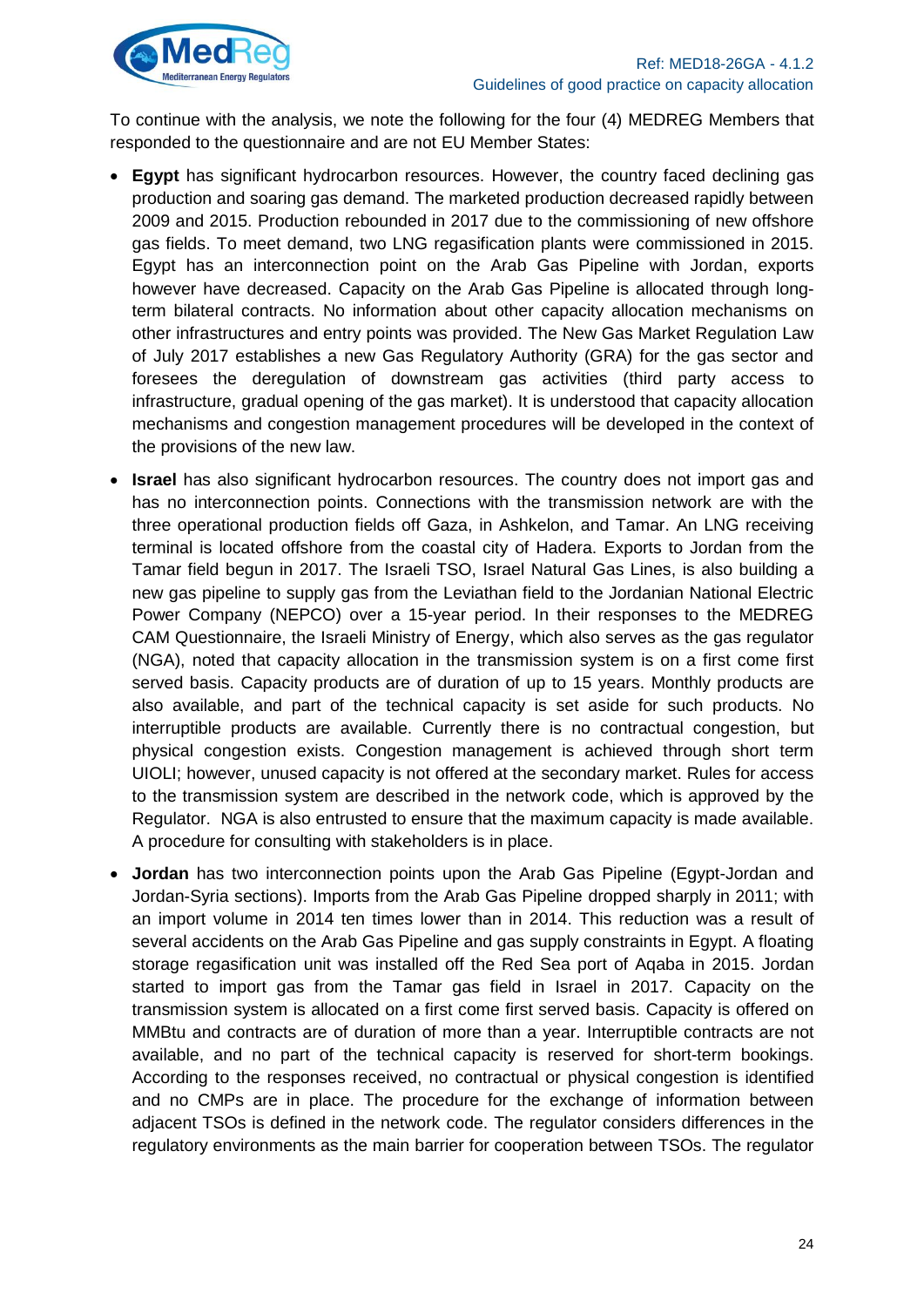

approves the network code and ensures that the maximum capacity is made available. A procedure for consulting with stakeholders is in place.

 **Turkey** shares 2 interconnection points with EU MS: the Kipi IP with Greece and the Strandzha/Malkoclar IP at the Bulgaria/Turkey border. The latter is an IP to the Transbalkan pipeline which imports gas to Turkey from the Soviet Union via Romania and Bulgaria. There are 3 more IPs: at Türkgözü on the eastern border of the country, accepting gas from Azerbaijan, Gürbulak with deliveries from Iran and Durusu, the entry point for gas shipped through the Blue Stream pipeline. The Turkish Regulator EMRA, informed that capacity is allocated pro rata on a yearly basis and that in the event that there is remaining available capacity this may be allocated at least on monthly basis. No interruptible products are available, and no available capacity is reserved for short-term allocation. According to the responses received, no contractual or physical congestion is identified at the IPs and no CMPs are in place. However, unused capacity may be offered at the secondary market. Exchange of information with adjacent TSOs is foreseen for technical reasons (maintenance) and is defined in the network code. Capacity is offered at Sm3/day. The regulator considers differences in the regulatory environments as the main barrier for cooperation between TSOs. EMRA approves the network code and ensures that the maximum capacity is made available. A procedure for consulting with stakeholders is in place.

The above reinforce our previous conclusion brought forward in relation to the EU Member State analysis. In non-EU IPs or at mixed EU/non-EU IPs capacity allocation is mostly on a first come first served basis through long term contracts. On some cases, a pro-rata scheme is also in place. Capacity is offered at various units of measurements such as kWh, Sm3 and MMBtu. In general, short-term capacity is available only on limited occasions mostly in the form of monthly products. Interruptible contracts are not available, and no part of the technical/available capacity is reserved for short-term bookings. Some congestion management mechanisms are in place such as short term UIOLI. Unused capacity is not offered at the secondary market. Cooperation between adjacent TSOs is limited on technical aspects of network operation. Respondents to the MdReg CAM Questionnaire acknowledged differences in regulatory environments to be a main barrier for cooperation between TSOs. As a general rule, regulators approve network codes and ensure that the maximum capacity is made available. A procedure for consulting with stakeholders is in place.

Table 4 below provides a summary of the information collected.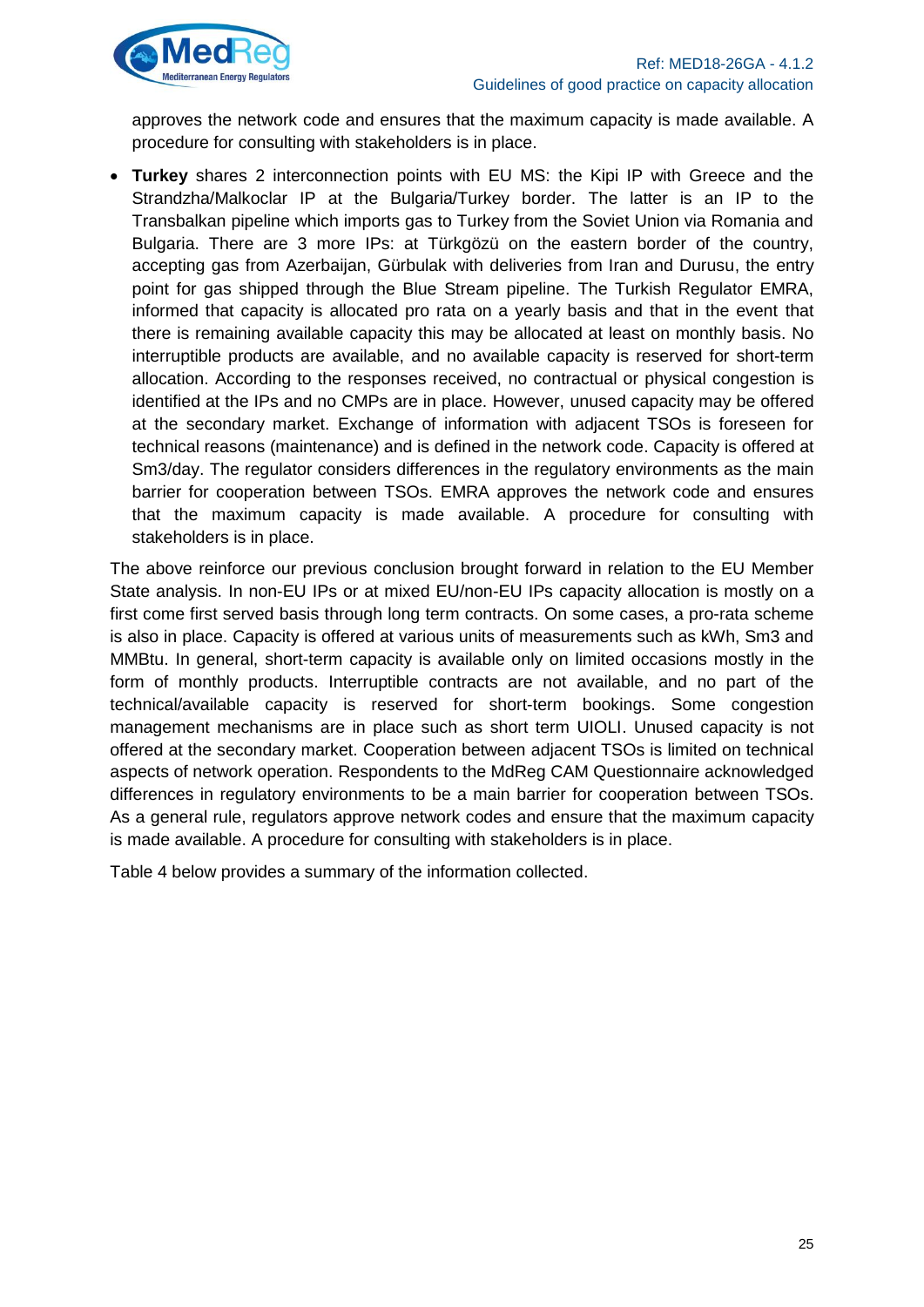

| <b>Topics addressed in</b><br>the MEDREG CAM<br>Questionnaire | <b>EU IPs</b>                                                                                                                                                                                                                                                                                                                                                                                                                                           | <b>Non-EU IPs</b>                                                                                                                                                                                                                                                              |
|---------------------------------------------------------------|---------------------------------------------------------------------------------------------------------------------------------------------------------------------------------------------------------------------------------------------------------------------------------------------------------------------------------------------------------------------------------------------------------------------------------------------------------|--------------------------------------------------------------------------------------------------------------------------------------------------------------------------------------------------------------------------------------------------------------------------------|
| A. Capacity products<br>and capacity allocation<br>mechanisms | - A common set of products are<br>defined (including interruptible<br>and bundled products);<br>Non-discriminatory and<br>transparent capacity allocation<br>mechanisms are in place;<br>Harmonized market-based<br>capacity allocation mechanisms<br>are adopted (auction);<br>A percentage of capacity is set<br>aside for short-term products.<br>Existence of old long-term gas<br>transportation agreements still<br>prevent bundling of capacity. | Generally, only yearly or multi-<br>year products are offered;<br>No market-based capacity<br>allocation mechanisms.<br>In some cases, distributive<br>models (first come first serve or<br>pro-rata) are also adopted but<br>often only long-term agreements<br>are in place. |
| <b>B.</b> Congestion<br>management7                           | Congestion management<br>procedures are in place.<br>Unused capacity is made<br>available in the secondary<br>market                                                                                                                                                                                                                                                                                                                                    | Non-structured procedures for<br>congestion management are<br>present.<br>In many cases unused capacity<br>is not made available in the<br>secondary market                                                                                                                    |
| C. Cooperation among<br><b>TSOs</b>                           | No specific barriers to<br>cooperation between TSOs at<br>interconnection points between<br>EU members' states.<br>ENTSOG acts as a facilitator for<br>the promotion of cooperation<br>amongst European TSOs.                                                                                                                                                                                                                                           | Barriers to cooperation (political<br>and/or regulatory) between TSOs<br>are present                                                                                                                                                                                           |
| D. Role of Regulator                                          | Capacity allocation mechanisms<br>and congestion management<br>procedures are approved by<br>national regulatory authority.<br>Collaboration between national<br>regulation authorities is wide.                                                                                                                                                                                                                                                        | In some cases, regulatory<br>authority approves network code<br>or part of it. In other cases,<br>bilateral contracts governs<br>transport conditions.                                                                                                                         |

<span id="page-25-0"></span>Table 4 – Summary of the responses provided to the MEDREG CAM Questionnaire in relation to capacity allocation.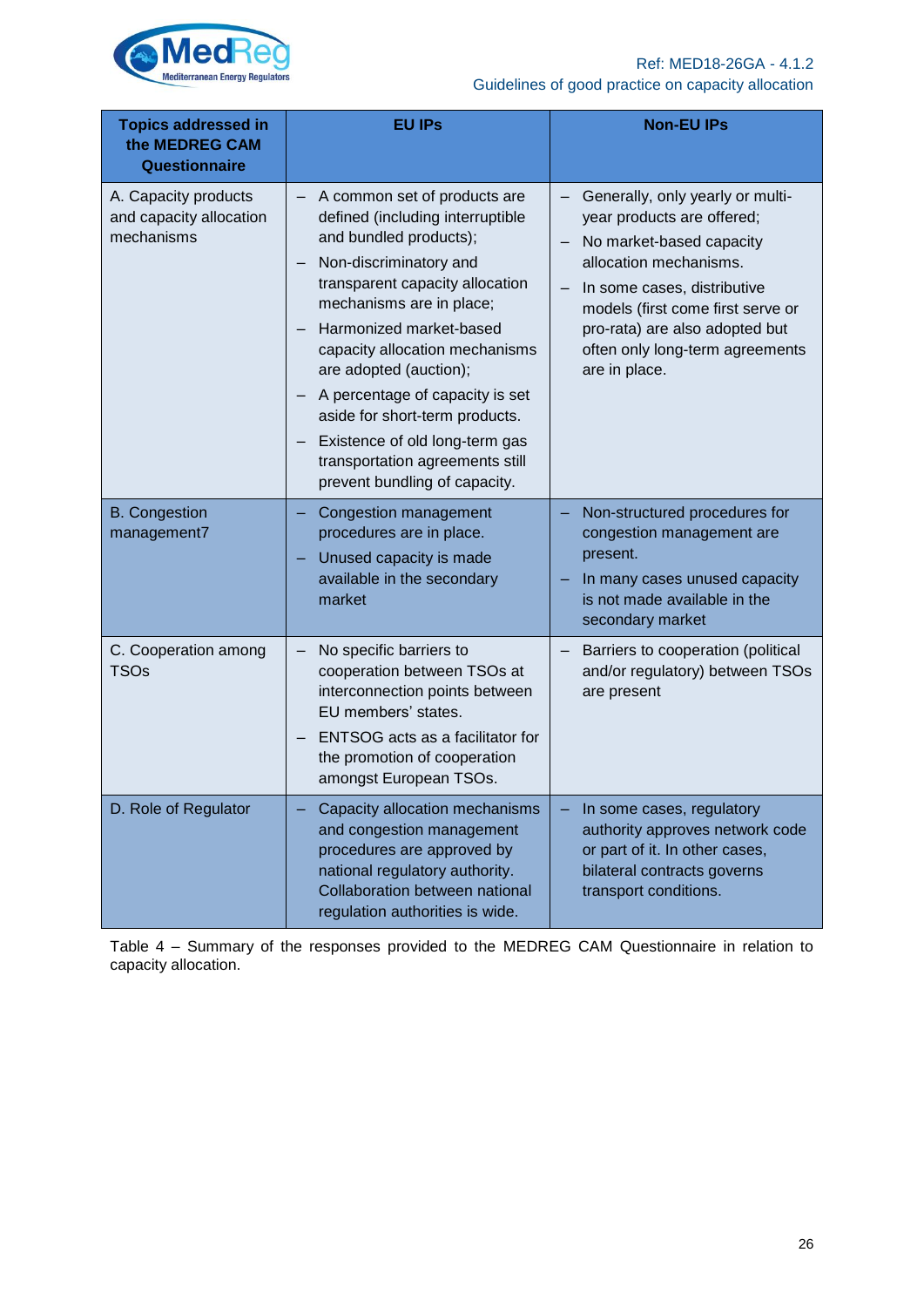

# <span id="page-26-0"></span>**5. RECOMMENDATIONS**

Taking into account the conclusions of this monitoring exercise, a number of recommendations maybe drawn.

Recommendations developed herein also stem from previous guidelines on CAM and CMP included in the MEDREG Gas Group Guidelines of Good Practice on Third Party Access in the Mediterranean region published in 2013 (paragraph 2.6).

It is noted that the present recommendations in no way do they suggest that the Mediterranean region replicates the current European framework. As stated in the previous section, the EU framework was adopted and is being implemented as a result of a long process extending over two decades. The general scope of the EU framework is the creation of a single pan European gas market. The scope here is rather to provide directions for a more efficient utilization of existing capacity to the benefit of shippers including new comers and most importantly final consumers. It is inarguable that the application of nondiscriminatory and transparent capacity allocation and congestion management rules can promote gas-to-gas competition, prevent market foreclosure, ensure security of supply and provide appropriate signals for new investments within a stable and well-defined regulatory environment. However, where relevant some examples from the European experience are provided with a view to provide practical examples.

The next paragraphs set a base for recommendations.

### **– TSOs must take an active role in managing capacity calculations**

- There needs to be sufficient transparency with regard to capacity availability and the maximization of available capacity at all IPs. TSOs should publish the technical and available capacity and the methods applied for such calculations.
- It is recommended that TSOs follow a dynamic approach for the estimation of the technical capacity. The dynamic approach requires that TSOs re-calculate technically available capacity on a regular basis and based on actual technical conditions (e.g. calorific value, temperature, expected consumption of a period of time). Transmission system operators need to cooperate where possible with adjacent TSOs for such efficient capacity calculations.

### **– TSOs must have a transparent and clearly defined mechanism for shippers to request capacity.**

- Such a mechanism involves clear and published rules, requirements and timescales for an application for the reservation of capacity to be submitted and processed including relevant deadlines.
- Standardized transportation agreements, clear credit requirements and transparent and reproducible transmission tariffs should also be in place. Transmission tariffs need to be based on charges due to capacity booked and not due to capacity used (or due to the volume of gas or amount of energy transported through an interconnection point or pipeline). Capacity based charges can well prevent the hoarding of unused capacity.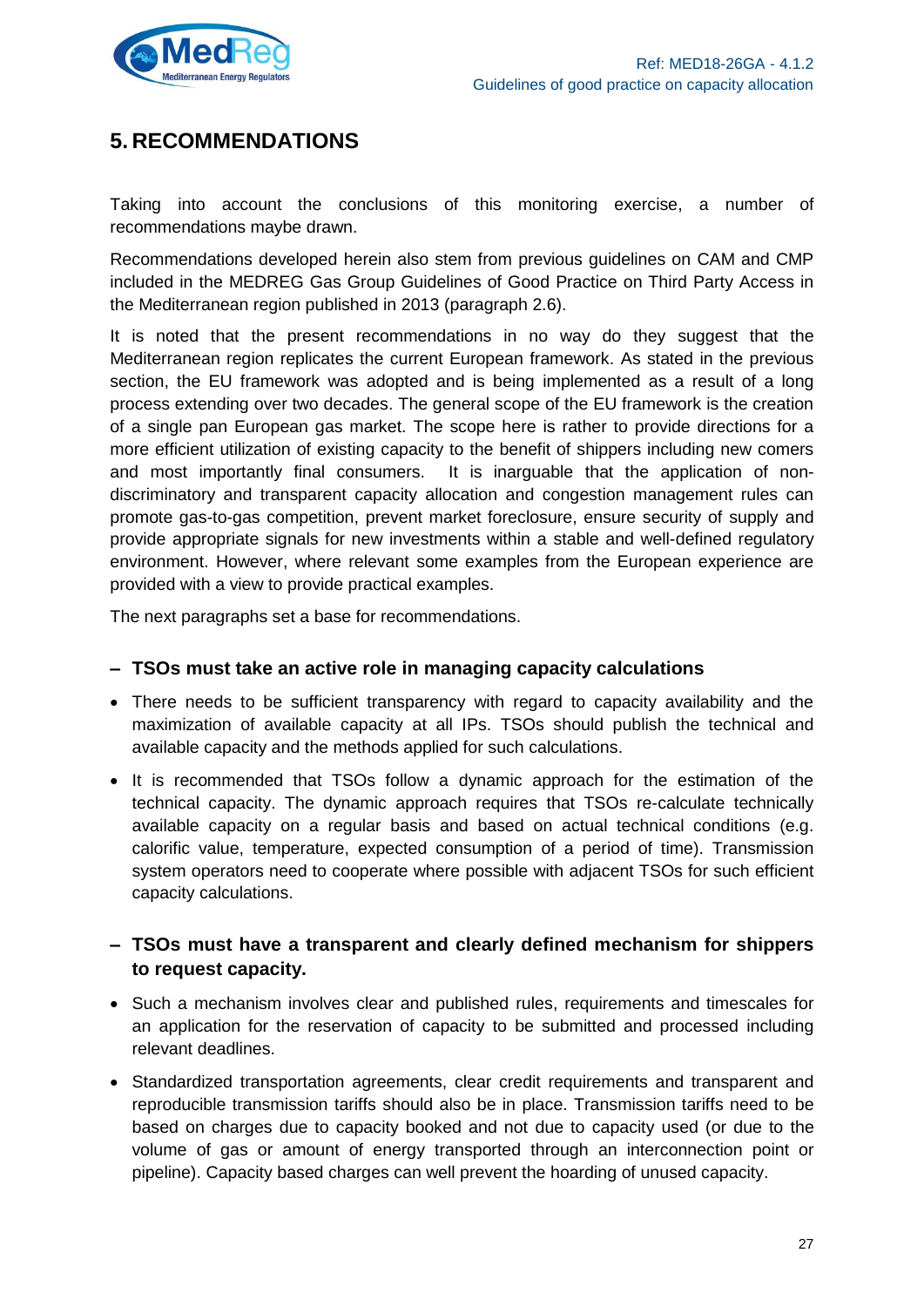

- Where there is no congestion at an existing IP, TSOs should in principle accept all requests for capacity. In case that a TSO declines the allocation of available capacity, the decision of the TSO should be notified to the regulator.
- Recommendations above are made upon the implicit assumption that legacy bundled gas transportation and supply contracts are separated to one or more gas transmission agreements (GTAs) and separate supply contracts in the context of at least a legal/functional unbundling of the TSOs. Insufficient separation of infrastructure from supply functions results in insufficient market opening regardless any sophisticated or less sophisticated rules capacity allocation and CMP. If this process has not started or is not yet compete, then it would have to be concluded as soon as possible.

### **– Methods of capacity allocation should ensure that new entrants are not foreclosed from the market.**

- The EU framework provides that a reasonable part of the technical capacity at an IP is set aside for firm capacity products of less than a year. Annual contracts are provided for up to a period of 15 years, but their allocation is on a yearly basis (i.e. 15 annual contracts rather than 1 contract of 15 years of duration). Such types of products allow new entrants access to capacity, reduce the risk of market foreclosure by incumbents and help to bring capacity into the market on a regular basis. On the other hand, it is acknowledged that the lack of long term GTAs impose a substantial risk to the financing of any new investments and that a right balance between long-term capacity bookings and opportunities for new entrants needs to be achieved.
- Overall, European experience has shown that if a reasonable level of short-term capacity is in the market, capacity hoarding for peak periods is also be reduced. The combination of capacity products of various durations is necessary to achieve both stability and flexibility of access. If shippers have access to a range of capacity durations, it will incentivize them to buy as much capacity as required over longer timescales, while allowing them to procure additional capacity at short notice for unexpected peaks.
- It is noted that often there is contractual congestion at existing interconnection points and at both sides of the border due to legacy long-term gas transportation agreements. Such is for example the case in the Bulgarian side of the GR/BG IP, used to be the case at the Greek side of the same IP and possibly it is also a case in other IPs of MEDREG countries The introduction of gas and capacity release mechanisms such as the one imposed upon the Greek incumbent DEPA at the Greek side of the GR/BG and GR/TR IPs or/and caps setting a maximum of capacity share/market share taken up by a certain shipper/supplier as the ones imposed upon Italian wholesale suppliers or those introduced in the exemption decisions of a number of TPA exempted pipelines in the EU such as OPAL, TAP and IGB are well proven mechanisms to resolve issues of market dominance and vertical foreclosure.
- In this section, we refrained from recommending one specific methodology for the allocation of capacity. Respondents with non-EU IPs informed that capacity is allocated on a FCFS basis or pro-rata. Auctions, as applied now at EU IPs indeed ensure that firm capacity is allocated to those parties that value it most. Auctions for capacity combined with effective congestion management procedures can further enhance liquidity and competition. Nevertheless, it is acknowledged that auctioning maybe interrelated with a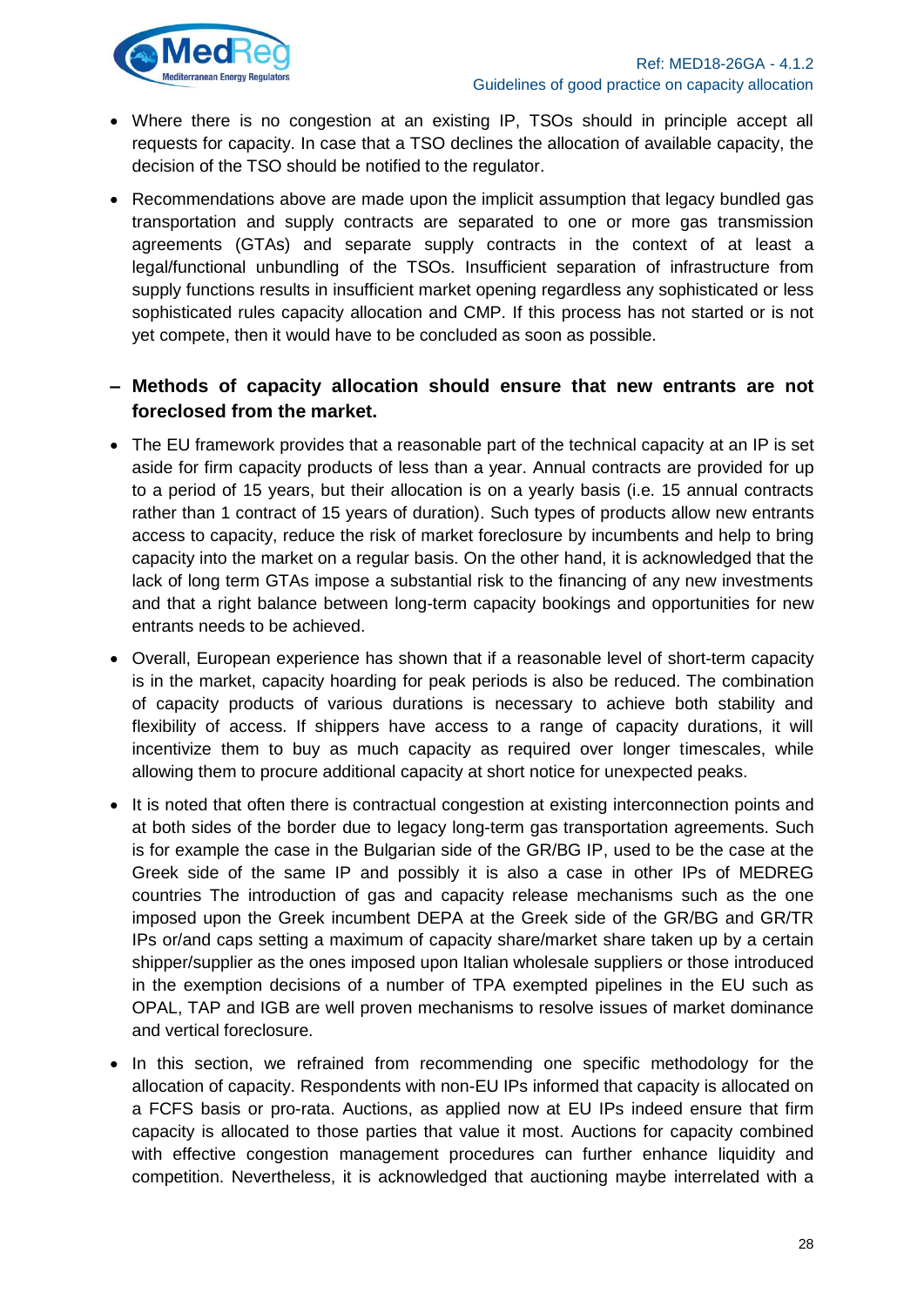

complex implementation process. Given the European experience, auctioning maybe a last item in a long list where a first priority is assigned to the creation of transparent rules and making existing capacity available to the market.

### **– Congestion management and TSO incentives**

- Congestion management is key for making available existing unused reserved capacity with a view to increase network utilization and also competition. European experience has shown that it may be challenging to implement long-term "Use It Or Lose It" particularly at the first stages of market opening. Nevertheless, making interruptible and firm short-term "Use It Or Lose It" requires only minor modifications to network codes, is comparatively easily accepted by the incumbents and can create opportunities for new entrants, provided of course that the released capacity is allocated through a transparent and nondiscriminatory process.
- Capacity holders should also be incentivized to release to the secondary market unused capacity for reservation for short-term bookings. Well-designed incentives may provide an effective and efficient mechanism for regulators to influence the behavior of TSOs and shippers.
- **– Capacity allocation methods at cross-border interconnection points must be as compatible as possible.**
- Here recommendation is made for IPs shared between MEDREG countries. The more aligned the capacity allocation methods and the available products are at both sides of the IP, the more trade is facilitated, and transaction costs are reduced. Coordination between TSOs to achieve compatible schemes is however necessary.

### **– Cooperation between adjacent TSOs and Regulators**

- In order to optimize the use of networks and capacity offered, adjacent transmission system operators need to cooperate at technical and operational level. The European experience has shown indeed the lack of compatibility in technical, operational and communication areas creates substantial barriers to the free flow of gas and the maximization of the network utilization. Issues in related to gas quality and overall supply standards are also identified. Interconnection agreements targeting at least the following (a) rules for flow control; (b) measurement principles for gas quantities and quality; (c) rules for matching; (d) rules for the allocation of gas quantities; (e) communication procedures in case of exceptional events; (f) settlement of disputes arising from interconnection agreements can greatly standardize and facilitate the TSO cooperation. Respondents to the MEDREG CAM Questionnaire have already indicated that cooperation regarding maintenance, is already established at many intra-MEDREG IPs and that cooperation on technical issues is already in place. Such a cooperation should be gradually extended to address further topics from the list outlined above.
- MEDREG is also actively supporting the establishment of a Med TSO for gas. i.e. an association of gas system operators, representing multiple Mediterranean countries which can constructively contribute to a regional dialogue on promoting cooperation and removing barriers between TSOs.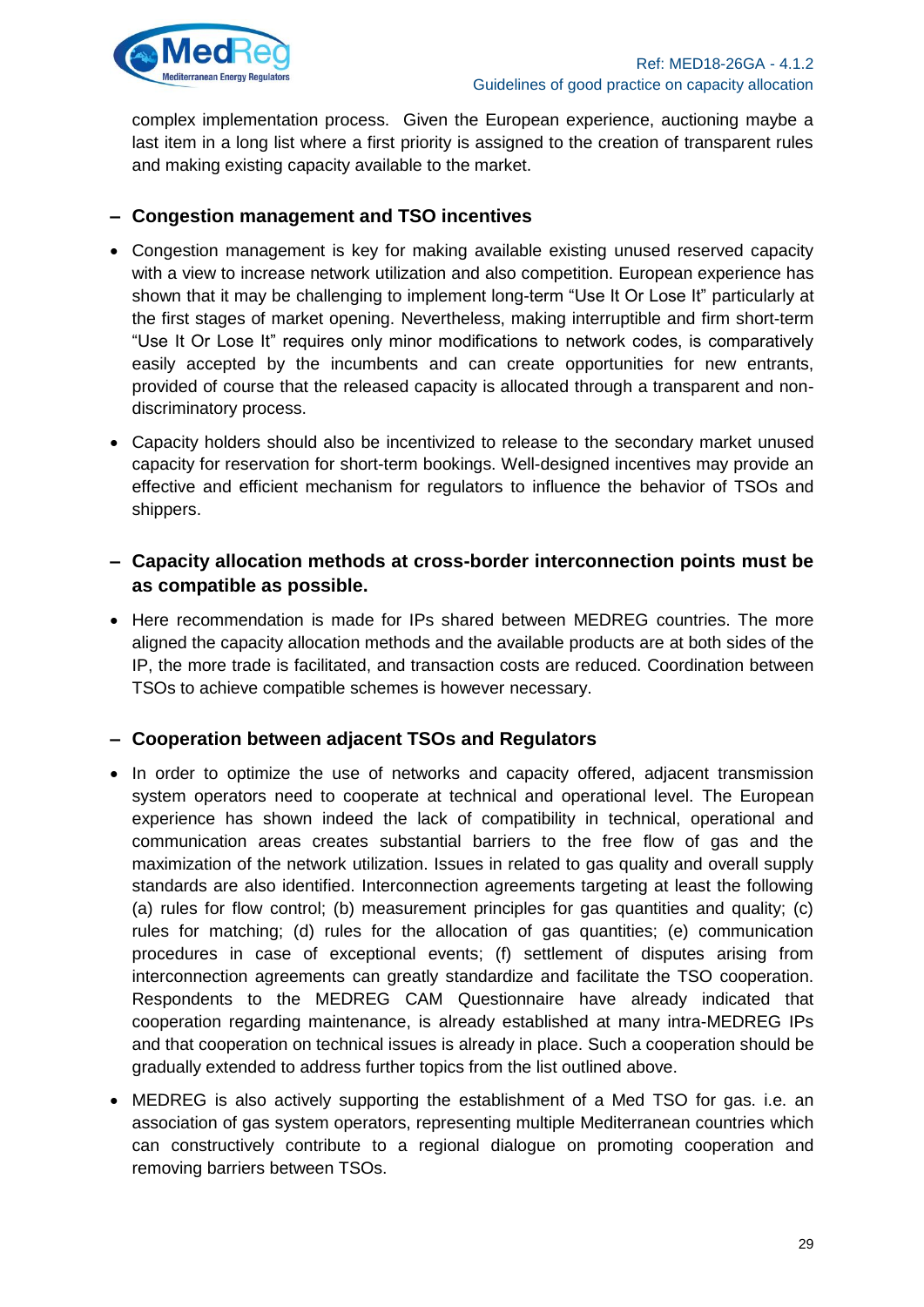

 The need of further cooperation between national regulators either on a bilateral level and/or through MEDREG should also be pursued with the active involvement of Regulators.

### **– Power of Regulators**

 Respondents informed that capacity allocation rules are generally approved by the regulators. This should be made a practice for all intra-MEDREG IPs and also at the side of cross-MEDREG5 IPs which belongs to a MEDREG country. Capacity allocation shall be subject to ex-post review by NRAs if deemed necessary by an NRA."

<sup>5</sup> By cross-MEDREG IPs here reference is made to IPs shared by a MEDREG and a non-MEDREG country